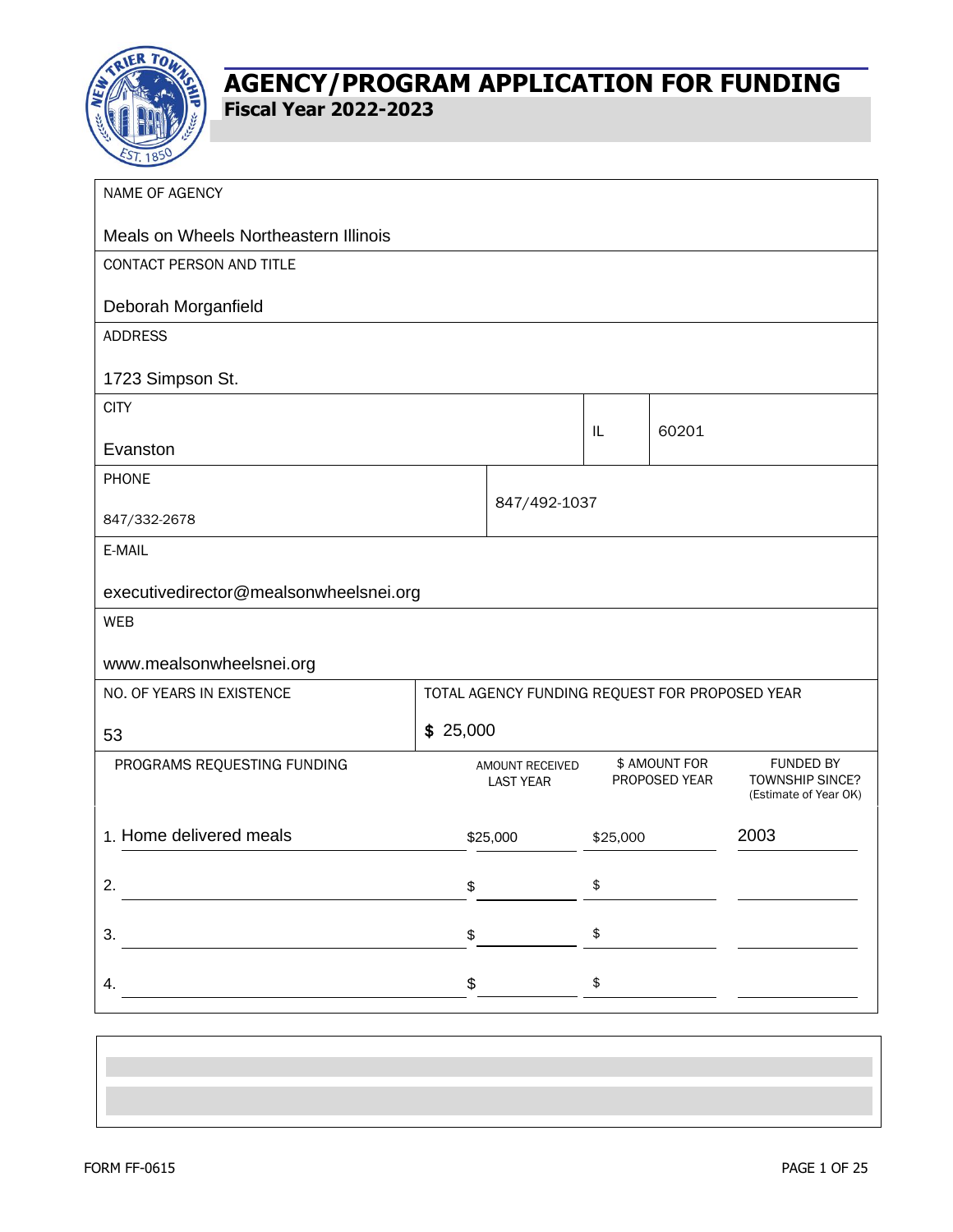

# **Eligibility Criteria For Funding**

New Trier Township General Statement of Policy:

- **Each agency/program requesting funding from the Township will be referred to either the Agency Oversight Committee, the Mental Health Committee, or the Money Follows the Person Committee of the Township. Those committees will make funding and agency/program recommendations to the New Trier Township Board of Trustees. You will be notified of their final decisions sometime in the spring.**
- Agencies considered for funding should have been in existence for one year after receiving their not-for profit status from the State of Illinois and have been providing services to the community during that time.
- No agency with the ability to tax or conduct referendums will receive Township funding.

In order to be eligible for funding an agency must meet the following minimum requirements:

- **Area Served** While an agency may serve areas other than New Trier Township, its programs must serve residents of New Trier Township.
- **Proportion of Township Residents Served-** For agencies serving more than New Trier Township, the amount of funding requested shall take into consideration the proportion of the agency's service rendered to residents of New Trier Township.
- **Non-Profit -** Funded agencies must be 501 (c) (3) not-for-profits.
- **Needs-** The need for the service must be demonstrated.
- **Standards -** An agency requesting funding must have at least one full-time paid staff person, or its equivalent; the credentials of the applicant's staff shall meet professional standards, commensurate with the responsibilities involved.
- **Employment Practices -** The agency must be an equal opportunity employer.
- **Articles of Incorporation -** Submit a copy, as amended, if changed in the last 12 months.
- **Bylaws -** Submit a copy, as amended, if changed in the last 12 months.
- **Use of Funds -** Funds must be used as specified in the grant application and as approved by the Township. Changes must be cleared with the Township.
- **Accessibility -** All services must be available to clients with disabilities and the agency must be able to deliver services from a site that is ADA accessible. If not, please explain.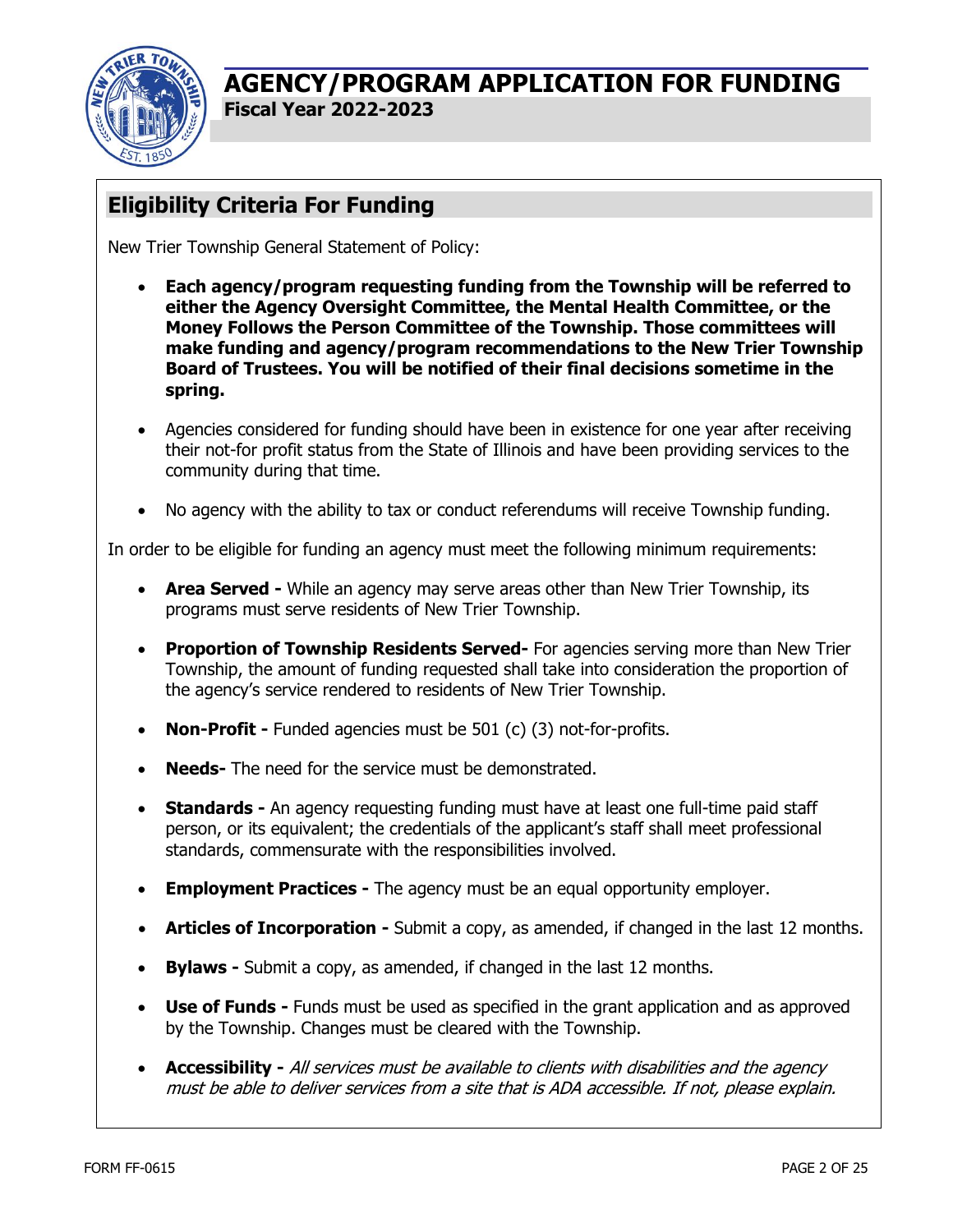

- **Accountability -** The agency shall maintain communication with the assigned advisory committee liaison, who must be allowed to attend board meetings upon request. The agency may dismiss the person from a board meeting if they convene into Executive Session. The agency shall provide meeting minutes to the liaison upon request
	- **Financial -** All agencies with budgets of greater than \$300,000 must have an annual audit performed by an independent CPA. Those agencies with a budget of \$300,000 or less must submit to the Township a copy of form AG990 that is sent to the Attorney General's Office. The Township reserves the right to request an audit be performed for agencies with budgets of \$300,000 or less.
	- **Absence of Conflicts of Interest** The agency certifies, to the best of its knowledge, information, and belief, that it has no current relationship or involvement with any New Trier Township Trustee, Employee, or Committee Member which the Agency reasonably believes could either favorably or unfavorably influence the Township's possible grant of the Agency's funding request.

**YES\_\_X\_\_\_\_\_\_\_\_ NO\_\_\_\_\_\_\_\_\_\_\_ - If no, please explain.**

# **Other Certification Issues**

Please mark yes, no, or other as appropriate next to each statement. If no, or other, please explain. Supporting documents may be requested at a future date and must be supplied upon request.

| <b>YES</b> | NO. | <b>OTHER</b> | (PLEASE EXPLAIN)                            |
|------------|-----|--------------|---------------------------------------------|
| Χ          |     |              | Agency maintains a personnel policy manual  |
| χ          |     |              | Agency has a non-discrimination policy      |
| χ          |     |              | Agency has a sexual harassment policy       |
| χ          |     |              | Agency has a grievance procedure            |
|            |     |              | Agency has a Strategic Plan<br>Covers years |
|            |     |              |                                             |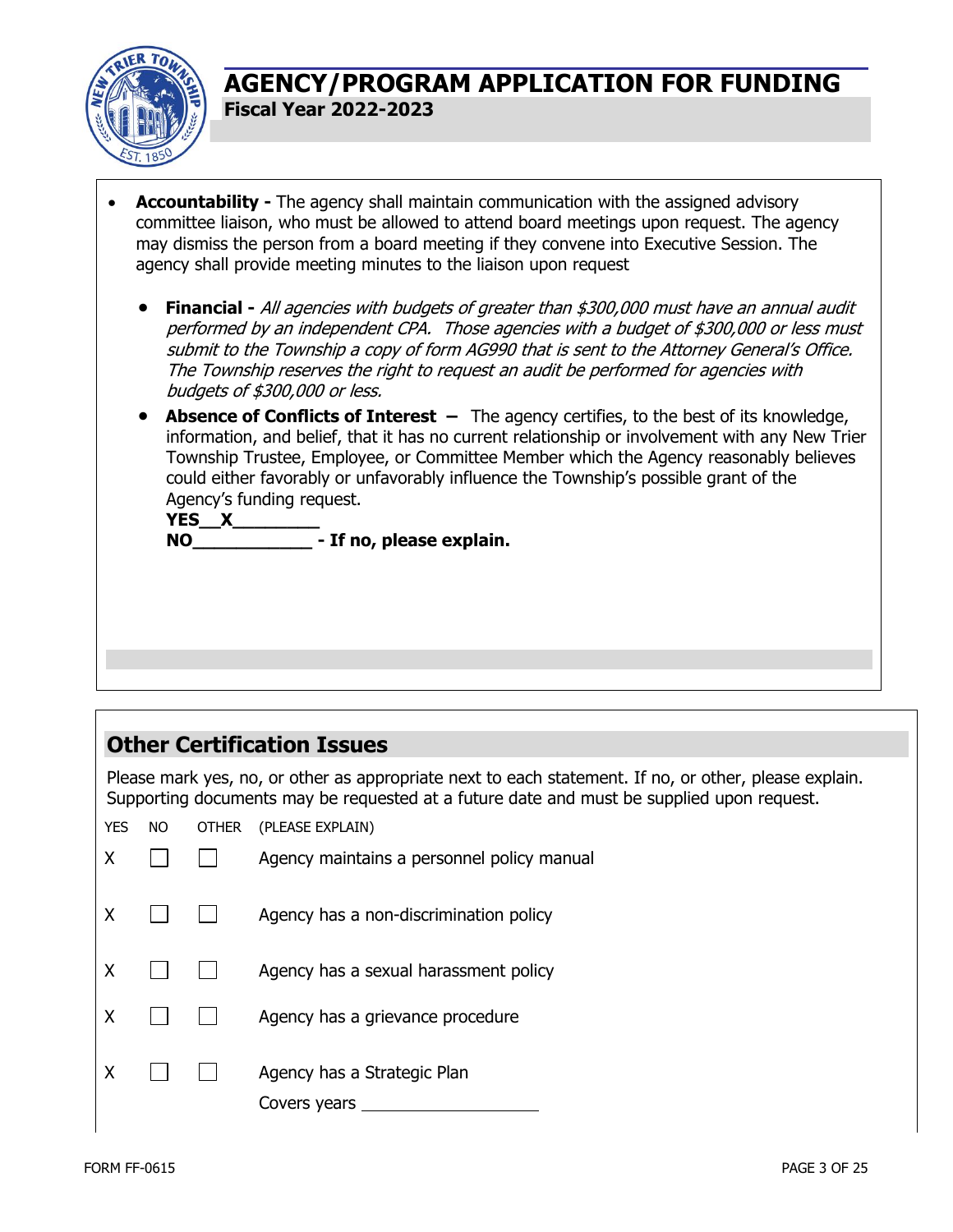

| X          |           |              | Agency produces an Annual Report                                                                                                                                       |
|------------|-----------|--------------|------------------------------------------------------------------------------------------------------------------------------------------------------------------------|
|            |           |              | Most recent report covers period 2020-2021                                                                                                                             |
|            |           |              |                                                                                                                                                                        |
| X          |           |              | Agency has an effective fiscal management system in place and has disclosed any and<br>all Conflicts of Interest as described in the Eligibility Criteria for Funding. |
| X          |           |              | Audit or AG990 completed and copy provided to the Township for most recent fiscal<br>year                                                                              |
| X          |           |              | Agency maintains general liability insurance coverage and names New Trier Township<br>as additional insurer                                                            |
|            |           |              | Amount of coverage 3,000,000<br><u> 1989 - Jan Stein Stein Stein Stein Stein Stein Stein Stein Stein Stein Stein Stein Stein Stein Stein Stein St</u>                  |
|            |           |              | Name of insurer AmTrust North America                                                                                                                                  |
|            |           |              | Effective dates of coverage 4/22/2021-4/22/2222                                                                                                                        |
|            |           |              |                                                                                                                                                                        |
| X          |           |              | Agency pays all state and federal payroll taxes                                                                                                                        |
| X          |           |              | Agency has a conflict of interest policy.                                                                                                                              |
|            |           |              |                                                                                                                                                                        |
| <b>YES</b> | <b>NO</b> | <b>OTHER</b> | (PLEASE EXPLAIN)                                                                                                                                                       |
| X          |           |              | Agency has by-laws in place                                                                                                                                            |
|            |           |              |                                                                                                                                                                        |
|            |           | X            |                                                                                                                                                                        |
|            |           |              | Agency is accredited by recognized accreditation organization (where appropriate)                                                                                      |
|            |           |              | <b>Accreditation Organization</b>                                                                                                                                      |
|            |           |              |                                                                                                                                                                        |
| Χ          |           |              | Agency's board serves without compensation                                                                                                                             |
|            |           |              | Number of board members 12                                                                                                                                             |
|            |           |              |                                                                                                                                                                        |
|            |           |              | List board sub-committees Executive, Governance, Volunteer, Finance, Philanthropy                                                                                      |
|            |           |              | Schedule of board meetings 3 <sup>rd</sup> Wednesdays of odd numbered months                                                                                           |
| X          |           |              | Agency has Auxiliary or other Advisory/Governing Board. If so, please explain:                                                                                         |
|            |           |              | Advisory is maintained on an ad hoc basis for input and support                                                                                                        |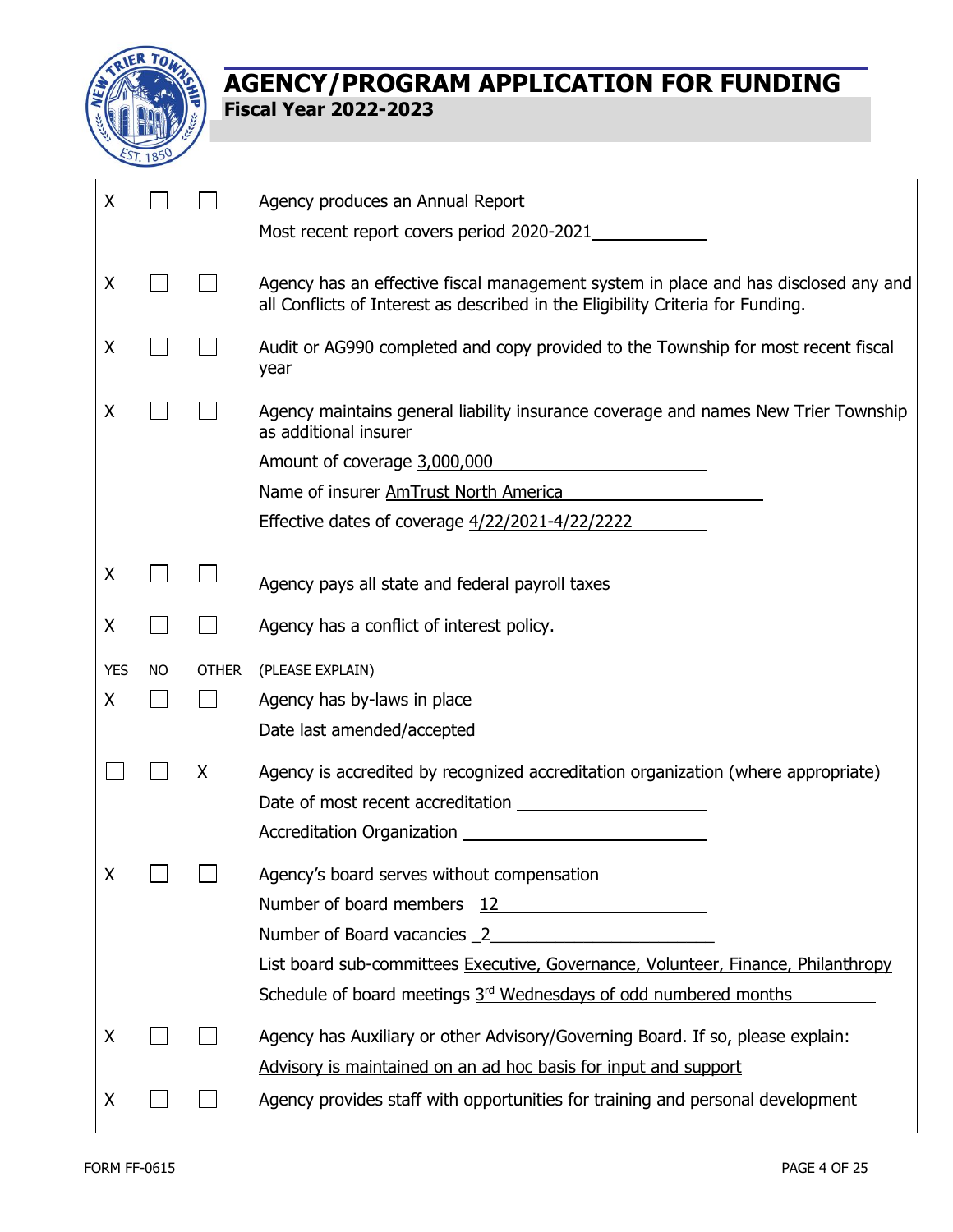|           | <b>AGENCY/PROGRAM APPLICATION FOR FUNDING</b><br><b>Fiscal Year 2022-2023</b>                                                                                                                                                                                                                                                                                                                                                                          |
|-----------|--------------------------------------------------------------------------------------------------------------------------------------------------------------------------------------------------------------------------------------------------------------------------------------------------------------------------------------------------------------------------------------------------------------------------------------------------------|
| X         | Agency has filed its annual report with the Illinois Attorney General<br># 01008039                                                                                                                                                                                                                                                                                                                                                                    |
| X         | Agency has filed its annual report with the Illinois Secretary of State<br># 50533663<br>Federal Tax ID # 36-2662113                                                                                                                                                                                                                                                                                                                                   |
|           | We certify that we meet all the eligibility criteria for funding and that the information contained in this<br>application is true and correct to the best of our knowledge and agree to comply with all requirements of<br>the program and funder if we are awarded and accept funding. Furthermore, our Board has been advised<br>of the Eligibility Criteria and approved our signing of this document.<br>Agency Director Name Deborah Morganfield |
| Signature | Date:                                                                                                                                                                                                                                                                                                                                                                                                                                                  |
|           | Board President Name Lenore Erickson                                                                                                                                                                                                                                                                                                                                                                                                                   |
| Signature | Date:                                                                                                                                                                                                                                                                                                                                                                                                                                                  |
|           |                                                                                                                                                                                                                                                                                                                                                                                                                                                        |
|           | <b>Organizational Profile</b>                                                                                                                                                                                                                                                                                                                                                                                                                          |
|           | (A) The Organizational Profile is part of the New Trier Township Application For Funding; and (B) It is the<br>Agency's responsibility to keep the Organizational Profile information current each year and provide New<br>Trier Township with further information on an ongoing basis if there are any significant changes, such as<br>to the mission, organization, board requirements, and/or other changes.                                        |
|           | (1) Briefly summarize the agency's mission, history, services, and organizational structure. Have these<br>changed significantly over the lifespan of the organization? (Please attach a current organizational                                                                                                                                                                                                                                        |

chart, if available.)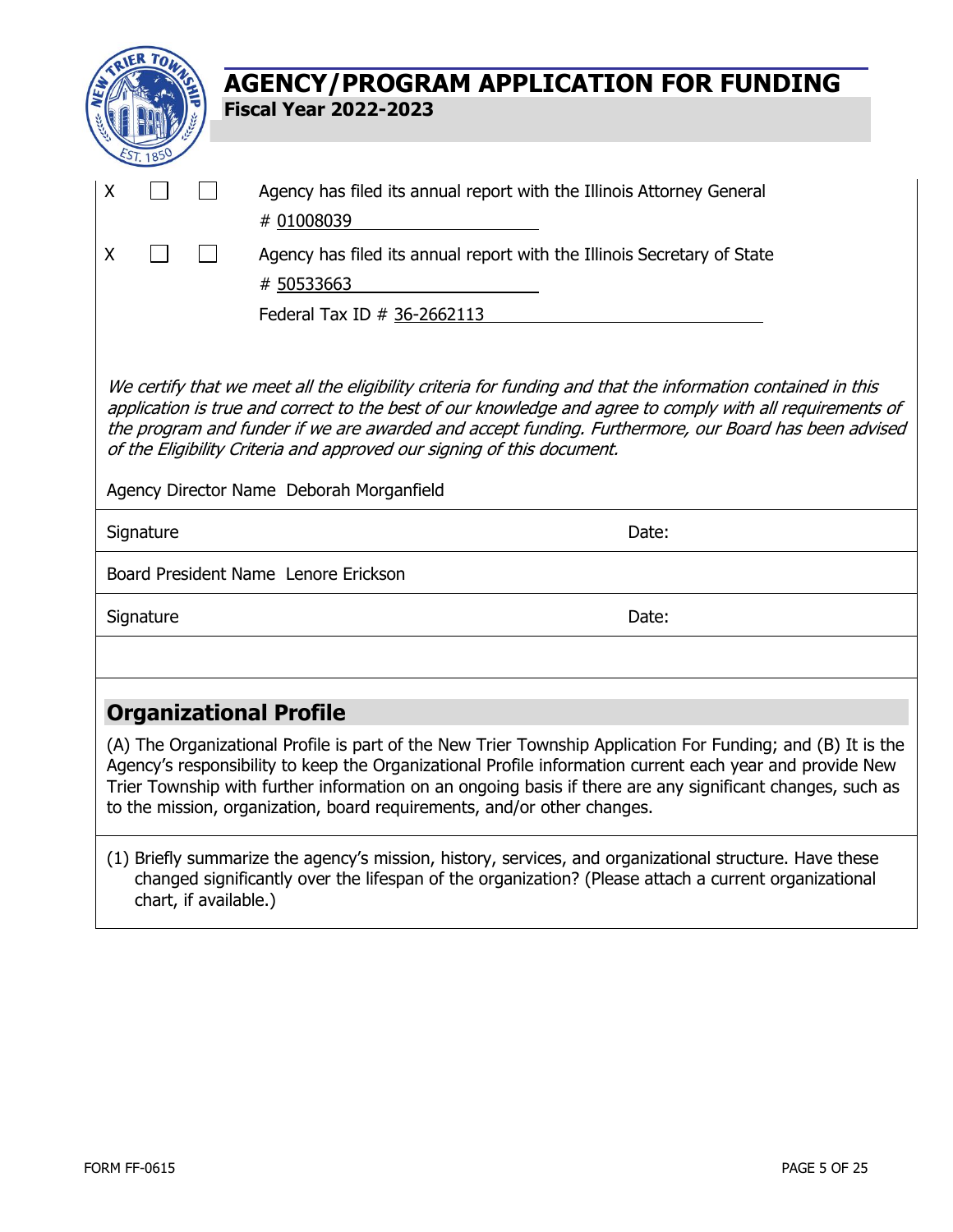

### **Agency's Mission:**

The Mission of Meals on Wheels Northeastern Illinois (MWNEI) is to foster health and contribute to individual well-being and independence by delivering nutritious meals and medically prescribed diets and by providing other support services to the homebound, elderly, disabled, and persons unable to care for their nutritional needs.

#### **Purpose:**

The purpose of the program is to provide nutrition support for persons who need home delivered meals so they may continue to live in their homes for as long as possible and avoid their premature placement in costly and restrictive institutions. Aging in place allows them a measure of independence and privacy; and their presence benefits their communities.

#### **History**

In 1968, CEDA (Community and Economic Development Association) of Cook County and concerned citizens saw that numbers of Evanston seniors, particularly those with limited incomes were at risk of malnutrition. The group approached the Chief Executive Officer of Saint Francis Hospital, who arranged for the hospital kitchen to prepare meals for home delivery.

Volunteers were recruited and trained, delivery routes were laid out, and schedules drawn up. Meals on Wheels Northeastern Illinois's first deliveries were made in October 1968 to residents of Evanston and nearby Chicago.

MWNEI's service area expanded so that by 2017, New Trier Township communities, Skokie, Deerfield, Glenview, Golf, Morton Grove, Northbrook and Lake County to the Wisconsin border were added

In 2002, to avert isolation, a Friendly Visit program was introduced, and a Grocery Shopping program was added the following year. In 2013, MWNEI set up an office in Evanston.

From the beginning, area churches and service organizations helped MWNEI recruit volunteers.

In 2018, in response to the limitations of its usual food providers, a consultant with expertise in food production was hired to study the feasibility of obtaining meals from alternative sources. The conclusion was that MWNEI needed its own food production facility that could provide tasty, nutritious meals reliably and cost effectively. 2019 saw the formation of a Kitchen Task Force and the raising of more than \$500,000

required for implementation.

The same year saw the name change to Meals on Wheels Northeastern Illinois – a name that aligns the organization with a respected national identity and more immediately identifies its role in the community.

In May of 2020, kitchen staffing and construction was completed and the kitchen opened in June.

With the advent of the COVID-19 crisis MWNEI faced what could have been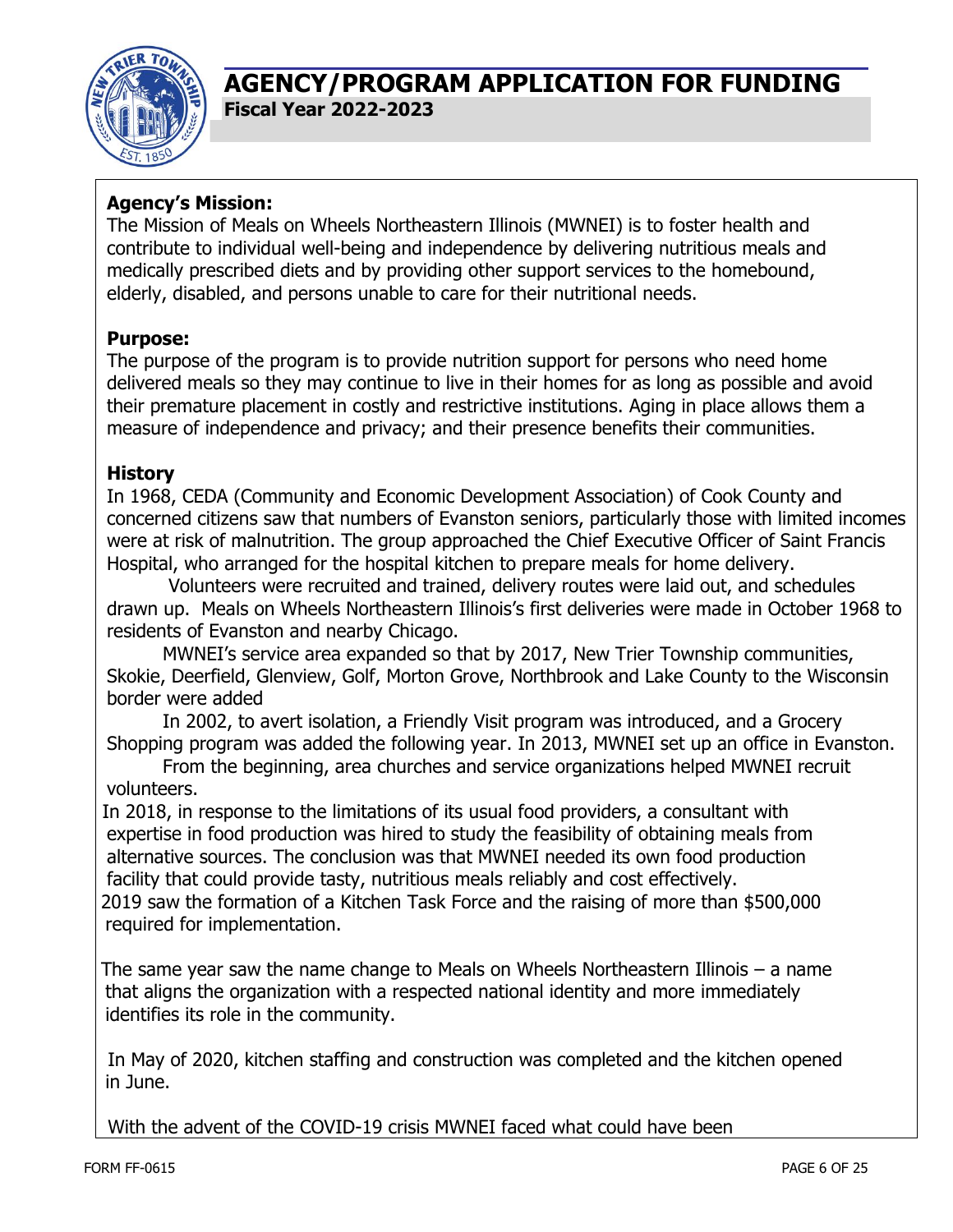

insurmountable obstacles. However, it made innumerable adjustments to the pandemic and has continued to fulfill its mission. In point of fact, as a result of the crisis, it has become a supplier of meals to other organizations, i.e., providing meals for the area American Red Cross for victims of disasters – tornados and house fires, and more.

#### **Community and population served**

Demographics of current recipients of MWNEI services:

Caucasian-59%, African American-14% (though they number about 13 percent of seniors in Cook County) Asian-2% Hispanic-4%. Ages: The elderly account for 79% of clients. Those under the age of 60 have physical or mental disabilities. MWNEI even provides meals for occupants of the Evanston YMCA single room occupancy residence for men who have inadequate cooking facilities.

MWNEI serves clients at all income levels. 51% live on less than \$15,500; 28% have incomes between \$15,500 and \$25,800, and 21% have higher incomes. The roughly 18% of MWNEI clients have a mental health diagnosis and are on Medicaid.

MWNEI has unique access to the homebound who as a group are likely to be elderly women, African American, on Medicaid, have chronic medical conditions, and have symptoms of depression or dementia. They are often hard to reach and underserved.

**Services** (details in section below)

▪Nutrition support to older adults and persons with disabilities, helping them live independently for as long as possible

▪Therapeutic meals for persons with chronic conditions

▪Subsidies for clients who need help paying for their food

\*Connections of clients with support services to promote safety, independence, and quality of life

\*Food production for agencies serving clients needing meals

\*Nutrition education for clients and the community

▪Help in controlling healthcare costs

#### **Organizational structure**

Meals on Wheels Northeastern Illinois operates with a staff which includes the full-time executive director, food service director, kitchen staff (line cooks and dishwasher), program coordinator and client coordinator. The bookkeeping responsibilities are being handled by a contract accountancy firm. All report to the executive director who reports to the Board of Directors.

The organization is grateful to its vital more than 800 volunteers who receive no compensation - - not for auto usage, not for gas -- for their service.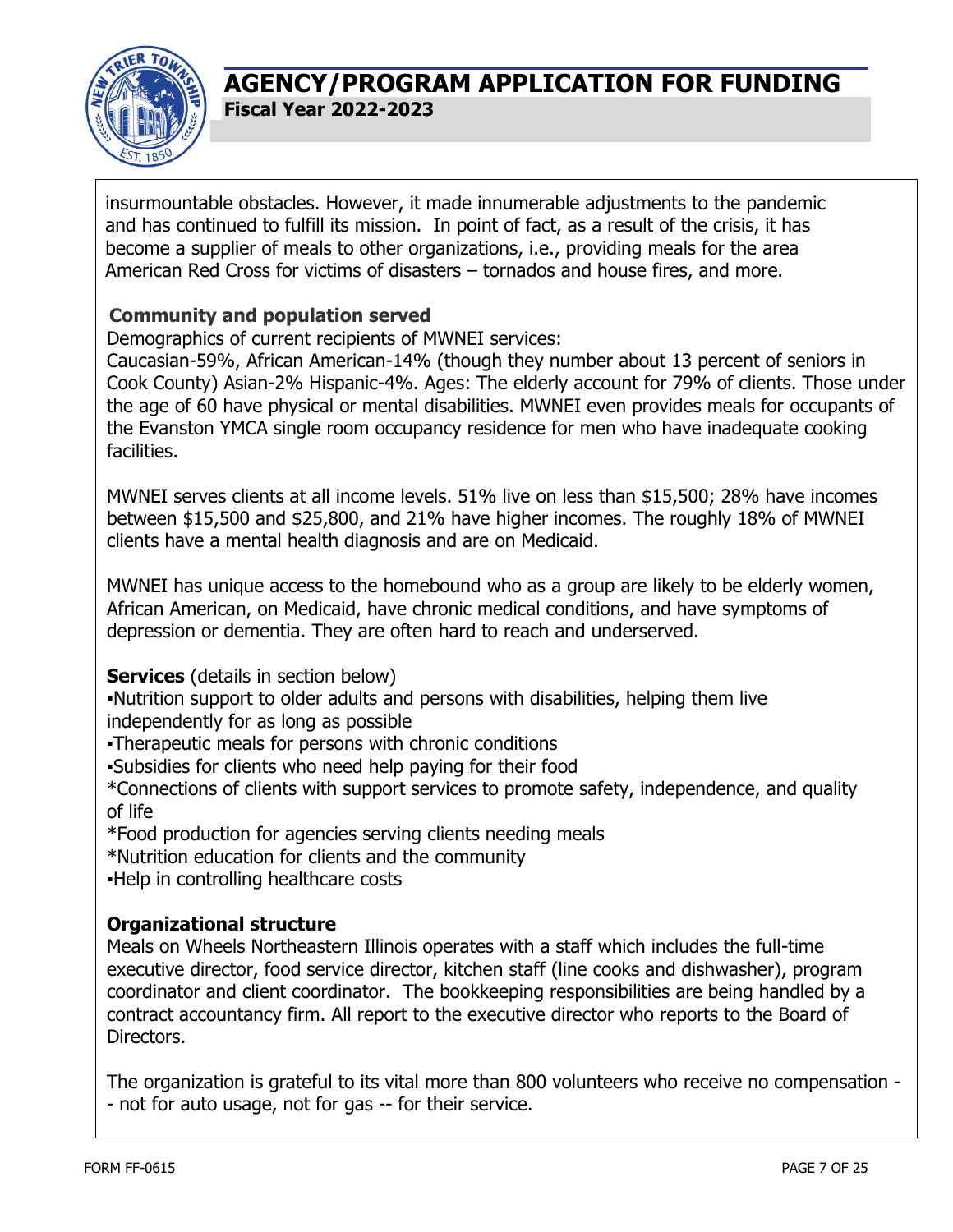

Board members add invaluable counsel and expertise.

#### **Significant changes over the lifespan of the organization**

Meals on Wheels Northeastern Illinois has grown to serve more persons in a larger geographical reach. It offers a greater scope of services and expanded outreach into the community. This has been accompanied by the increased capacity to do so.

\*The scope of activities/services of MWNEI has grown. While our signature program is home delivered meals, MWNEI provides more. It links clients to support services to promote their wellbeing. During deliveries, and while using an app on their phone or a MWNEI iPad uploaded with ServTracker software, MWNEI volunteers note signs of changes in clients' status and record their observations. If clients need help, the software sends a message to staff who follow up with clients and their families, locate available services, and arrange referrals to **a wide range of additional services such as** handyman services to eliminate safety hazards, transportation, personal assistance with bathing, help paying for utilities, assistance with their taxes, legal aid, smoke or CO<sub>2</sub> detectors, help with mental health issues including alcoholism, obtaining COVID-19 vaccination, arranging a phone call to combat loneliness, making arrangements for shopping/food pantry visits, and more.

\*The self run food production facility is the most dramatic change in the history of the organization. The quality of the meals produced by the kitchen is unlike the meals served by most Meals on Wheels organizations. Clients who have expressed their reluctance to receive what may be considered "institutional" food are surprised when they receive their first meals. And then they give it accolades. Additionally, the new food production facility allows us to produce much larger quantities and in turn serve far more people.

\*MWNEI has expanded its community outreach by providing meals on short notice to community agencies e.g. the American Red Cross aiding victims of fires or tornados, the YWCA women's shelter when their electricity was lost during a recent storm, and the DesPlaines Meals on Wheels program. The MWNEI kitchen is becoming increasingly important to the wider community.

\*Increased organizational efficiencies resulting from improved delivery logistics and high-quality food to appeal to more full pay clients will result in cost benefits. Its ServTracker software platform, a single integrated solution has enabled MWNEI to manage many aspects of its operations, including service delivery, billing, and reporting in a secure and efficient manner.

(2) Briefly summarize the role of the board and the requirements for serving on it. What role does the board play in the administration and operation of your organization and what is the desired size of a full and active board?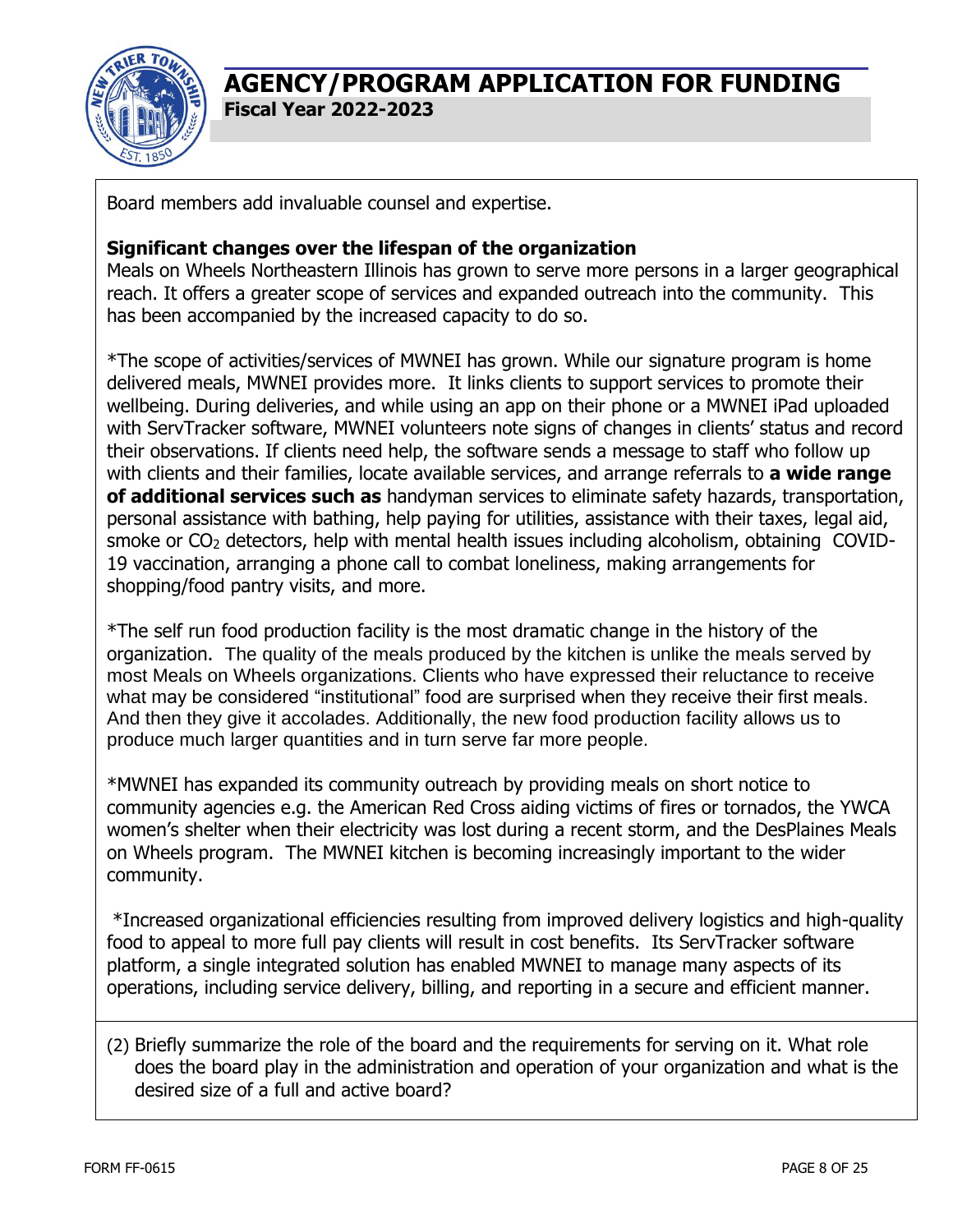

The 12-member board of Meals on Wheels Northeastern Illinois reviews and approves the budget and financial reports, provides input into and approves the strategic plan, and participates in fundraising activities. Board members serve on committees and make financial contributions to the organization. Some also deliver meals. Board meetings are held on the third Wednesdays of odd-numbered months. (The ideal board size is between 12 and 15 members. Several potential board members are being consider to fill the roster.)

Requirements for Serving on the Board: Members are sought who would promote the agency's mission and who would add diverse points of view to decision-making and governance of the organization. Accordingly, the Board Development Committee has recruited more board members who have been in business and who contribute expertise to MWNEI.

### **Agency/Program Funding Request Information**

#### **PROGRAM DESCRIPTION**

(1) Describe the services provided by this program, eligibility requirements, and the target population.

#### **Services**

#### Nutrition Support

MWNEI provides home delivered meals to persons at risk of malnutrition and cannot prepare meals for themselves. Between 11 am and 1pm, six days a week, volunteers deliver meals to clients living in Northeastern Cook and Lake Counties. Each set of meals (lunch and dinner) provides at least two thirds of an adult's daily recommended dietary allowance

#### Delivery of medically tailored meals

Individuals who are prescribed special diets -- for diabetes, kidney failure, swallowing disorders or other chronic conditions -- get therapeutic diets. They get meals which are tailored to their individual' medical conditions – diabetic, gluten free, vegetarian, renal (very low sodium), and modified texture (chopped or pureed) meals, and which are prepared under dietitians' supervision.

#### Unique quality meals

Our new kitchen opened in 2020 and offers meals those served by most Meals on Wheels organizations. Clients who have expressed skepticism about signing up are surprised at menu choices and appealing offerings such as chicken marsala with mushrooms in a wine reduction, savory meatloaf with mashed potatoes, and balsamic glazed salmon steak.

Nutrition education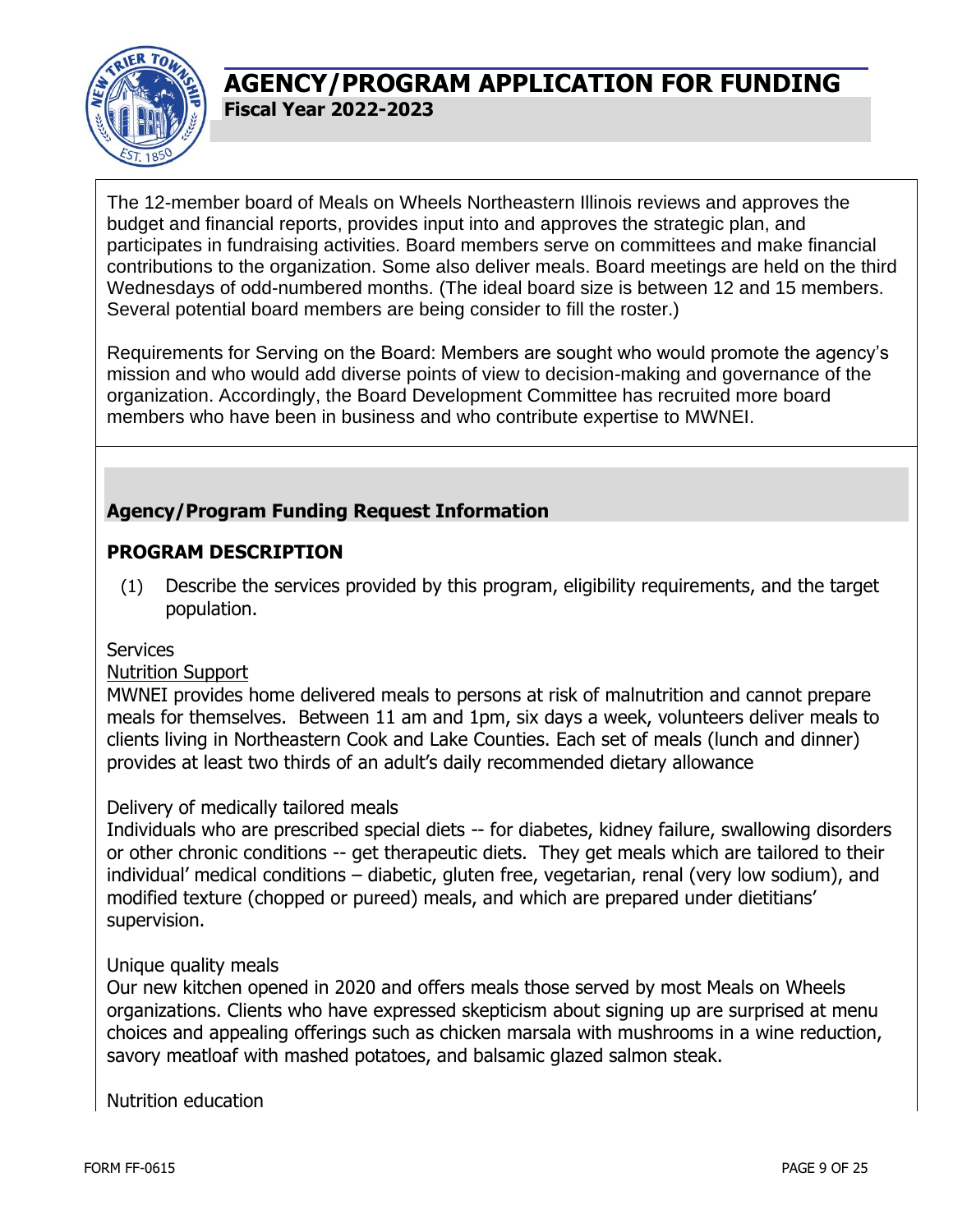

Each delivered meal contains a food label and contributes to nutrition education. The label contains a list of ingredients and a chart of calories, protein, fats, sodium, etc. contained in each main dish. Also, it lists potential food allergens e.g., egg, lactose, gluten or other. This knowledge is important to help individuals understand good nutrition and get in the habit of making healthy food choices. An expiration date is also included, and food safety messages are sent to clients periodically.

Also, to inform the community of up-to-date nutrition and food facts, a speakers' series is planned, similar to the one held by MWNEI prior to the pandemic at the Evanston Library. The series of three talks addressed food insecurity in the community. Upcoming series may focus on special nutritional needs of the elderly, or myths about food, or about how to measure or detect malnutrition. This is on hold until we feel safe enough to gather.

#### Links to Support Services

MWNEI has unique access to the hard to reach homebound. Over time, volunteers develop relationships with clients, making them likely to pick up on the clients' subtle changes. When they deliver meals, volunteers chat and observe both major and lesser changes in their clients' health, appearance, or mental status. And they may do so each time they deliver meals. This regularity is a far cry from the intermittent evaluation that their doctors perform. And this frequency is vital, as with the elderly conditions change rapidly.

Volunteers use an app\* on their own phones or iPads which have been preloaded with routing instructions and the ability to note clients' health, self-care ability, mobility, home environment, loneliness. This data is provided to the MWNEI office with the click of a button. Then a sequence of events is triggered that includes further assessment and linking the client with resources. \* The program allows them to log into the route and then (for security purposes) removes their access when the route is complete.

Support services that clients may receive include: housekeeping, personal assistance with bathing, help paying for utilities, assistance with their taxes, legal aid, smoke or  $CO<sub>2</sub>$  detectors, help with mental health issues including alcoholism, and help obtaining the COVID-19 vaccine.

#### Community Outreach

MWNEI is a designated meals provider for disaster victims. MWNEI worked with American Red Cross to provide meals for victims of recent tornados and house fires. MWNEI meals also went to the local YWCA whose kitchen experienced an equipment failure. Hilda's Place has served our meals and the DesPlaines Meals on Wheels program will begin serving our meals in November 2021.

#### Control of Health Care Costs

- a. Low-income clients are subsidized; individuals' costs are controlled
- b. Good nutrition is a preventive measure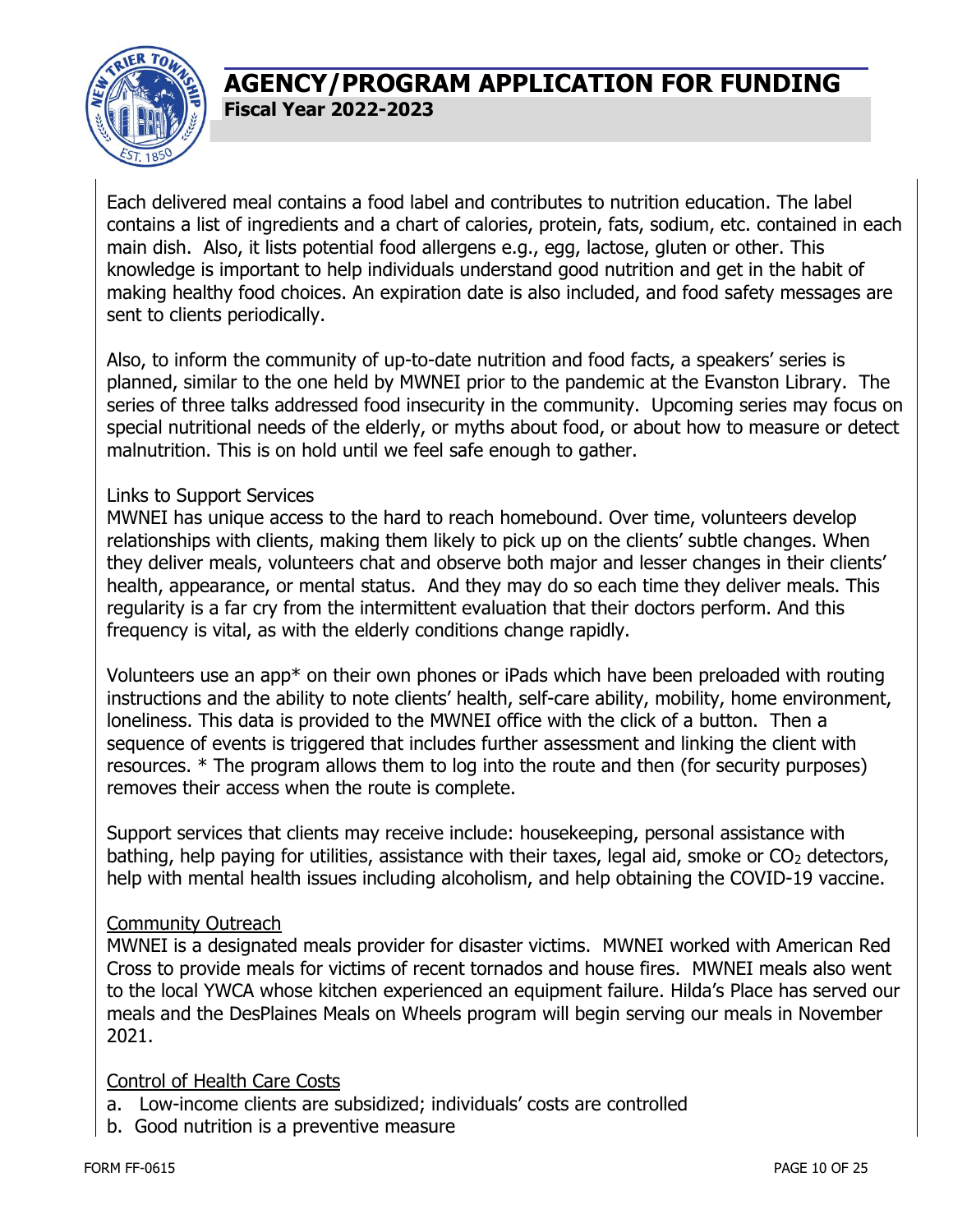

When clients are well nourished, their transfers to costly and restrictive care facilities can be delayed.

c. Screening and connection to needed services prevents exacerbation of problems.

d. Post hospital nutrition aids recovery. Individuals who receive medically tailored meals have about 1.5 fewer emergency room visits than others and 20% experience fewer rehospitalizations. MWNEI provides meals to AMITA Health Saint Francis Hospital Evanston patients in the service area for a month after discharge. Individuals who receive medically tailored meals have about 1.5 fewer emergency room visits than others and 20% experience fewer rehospitalizations.

#### **Eligibility**

All individuals who are over 18 and reside in the MWNEI service area are eligible to enroll. They conveniently can complete an application online or over the phone. The MWNEI delivery area includes Northern Cook County and Lake County.

Service may begin within 48 hours of the phone call. Applicants do not need to travel or undergo in-home assessments. Most clients elect to get meals between three and five days a week, and they may use the service as long as they like.

Eligibility for subsidies is determined by clients' income. Individuals who request subsidies for paying for meals are asked to provide documentation about their incomes. They are given a reduced rate based on 12 percent of their daily income. Subsidized clients receive the same services as all others.

**2. Program fit with priorities identified by New Trier Township in its strategic plan.** Meals on Wheels Northeastern Illinois (MWNEI) addresses the need of the homebound for a "decent quality of life that includes basic necessities, adequate food, and medical care." (Needs listed in Township Consolidated Plan pages 58 and 139). MWNEI's home delivered food helps avert malnutrition which, in turn, fosters individuals' health and quality of life.

"Many more people are deciding to stay in their homes with needed help-services from the community," (New Trier Township Strategic Plan 2007-2012 p 5). Meals on Wheels Northeastern Illinois provides those help-services. Another priority identified in the Township plan is to serve persons with disabilities. About 20% of Meals on Wheels Northeastern Illinois' clients are under the age of 60 and have disabilities such as serious mental illness, multiple sclerosis, or cerebral palsy.

Also, in the plan is the statement, "Even in an affluent Township like New Trier, the number of working poor has grown." As noted above, Meals on Wheels Northeastern Illinois is cognizant of the need of individuals living on low incomes for help paying for their meals. In point of fact, MWNEI subsidizes more than sixty percent of its clients.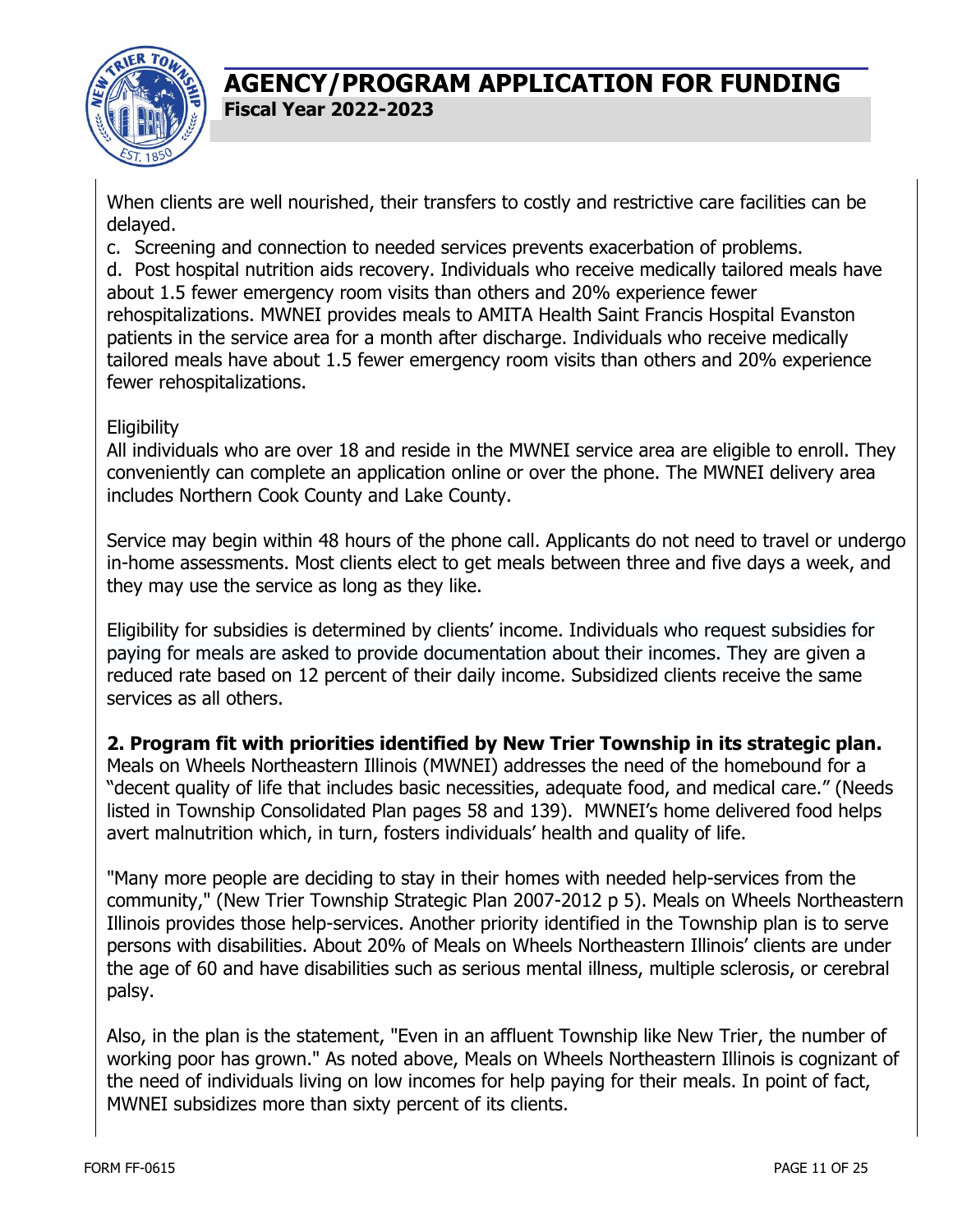

Please check each priority you feel the program addresses. (Most programs will address only one or two priorities.)

See our website at [www.newtriertownship.com](http://www.newtriertownship.com/) for more information.

X Aging in Place X Low Income Families

 $\Box$  Youth Services  $\Box$  X Persons with Disabilities

□ Other

#### **NEED**

(2) Describe the need and demand for this program in the community and justify that it deserves investment of Township funding. You may include both data and examples of individual clients.

Rising number in need of services: In the US, a large *and increasing* number of people with multiple chronic conditions, cognitive impairment, and functional decline live in the community. The number of homebound adults more than doubled during pandemic. The share of the population that rarely or never leaves their homes rose to 13% last year from 5 percent in the previous decade. For every one person in a nursing home, there are about five people in their homes with equal levels of disability who rely on a combination of family and community-based services.

Community-based services are needed. As they age, the majority of individuals wish to live in their own homes and communities and to avoid costly and restrictive institutionalization. But living at home is not easy. To remain at home safely and successfully manage their lives, many need long-term services. In fact, nearly half of homebound adults who have difficulty performing daily activities do not get the help they need such as help getting dressed, with bathing, installing hand rails, reduced cost heating or A/C. Without help, many do not get out of bed.

The pandemic exacerbated their needs and numbers. Add an untold number of older persons who now are even more isolated and due to inactivity are debilitated. Homebound patients and their families need to be assured of access to needed care to remain safely in the community. It may include linking them with meal delivery, telehealth, portable medical equipment, social contacts and more.

The support an overlooked population. The homebound often are ignored and underserved. During the COVID-19 vaccination campaign, the country learned to become aware of the needs of the homebound and how hard it is to reach them.

To address the rise in chronic diseases. A climbing number of diabetics need assistance: One third of the U.S. population over 65 years old has diabetes. Both Hispanics and African Americans have exceedingly high rates of diabetes. Adhering to a diabetic diet is very challenging. The consequence of uncontrolled diabetes can be devastating: kidney disease,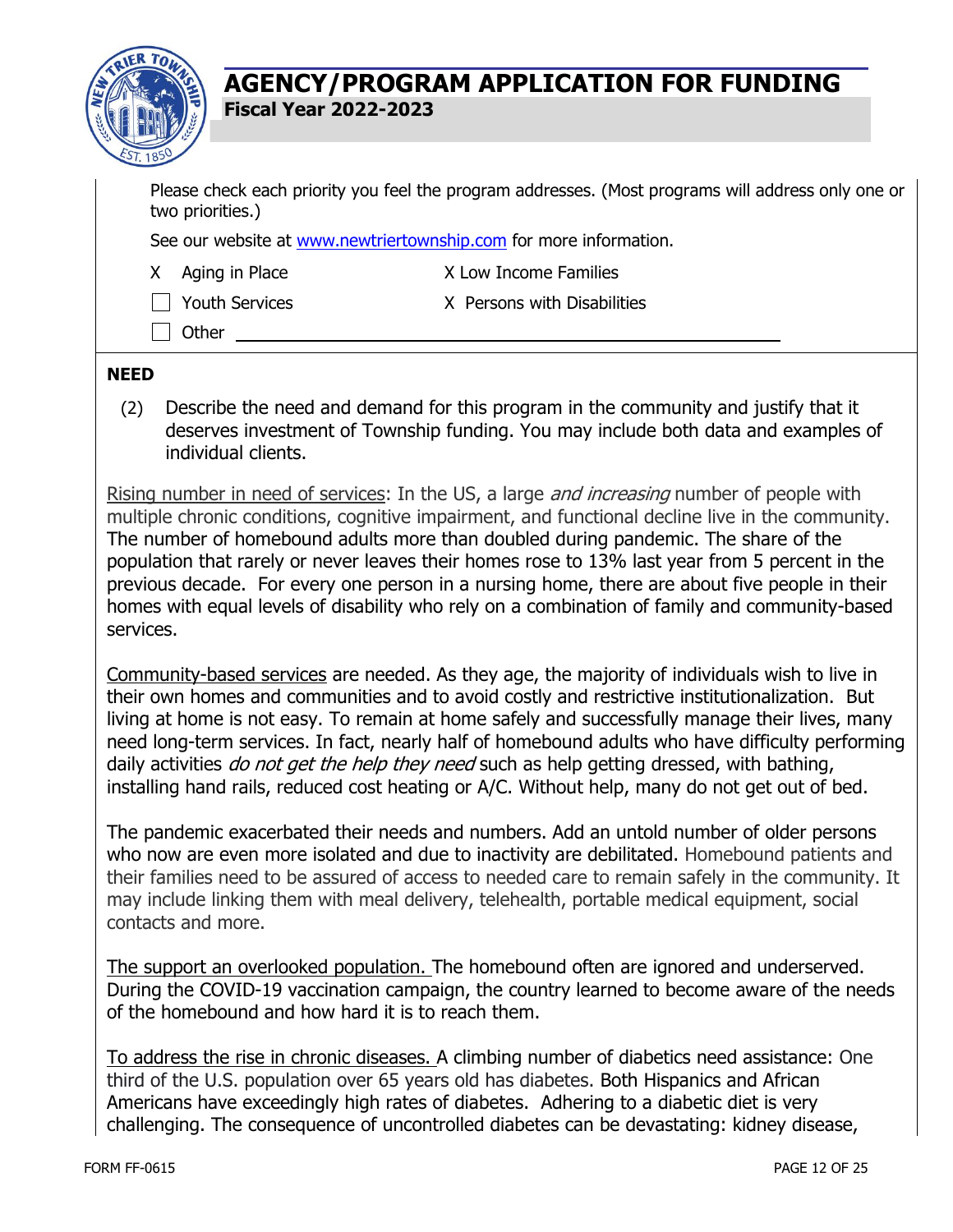

amputations, and blindness. They need help complying with their special diets or getting prepared meals. MWNEI offers therapeutic diets.

Need for education about nutrition during aging. Maintaining a nutrient-dense diet is critically important for older adults yet, this can be difficult to achieve. Aging is often accompanied by loss of appetite, malabsorption, increased protein requirements, and more.

Caregiver support. Care givers need to avoid burn out and information on needs of the aged. They need information on dietary needs, supplements, food/medication interactions, and more.

Community agencies often need sources of meals for their clients e.g., the area American Red Cross during disasters, YWCA shelter kitchens experiencing electrical outages, and more.

Pet care: It is well established that owning a pet can be physically and mentally beneficial for people of all ages. They are so important that people who are food insecure still will give their food to their pets.

To reduce unnecessary health care costs. a. Living at home is less costly than in an institution. b) Malnutrition exacerbates diseases and prevents healing. Seniors without regular nutritious meals can wind up in hospitals, which drives up [Medicare and Medicaid](https://www.ncbi.nlm.nih.gov/pubmed/28608473) costs. c. good nutrition after hospitalization improves recovery and avoids the cost of rehospitalization d. Monitoring wellbeing results in early interventions to prevent exacerbations of health conditions which are costly to treat.

The MWNEI program deserves Township funding as the organization supports the well being of Township residents and the wisdom, skills, generational nurturing, and other contributions these individuals make to the community and society.

(3) Are you able to meet the full demand for this service or is there a waiting list? What new or unmet needs do you see in the community or for the clients served in this program?

At this time, MWNEI is able to meet the full public demand for its service.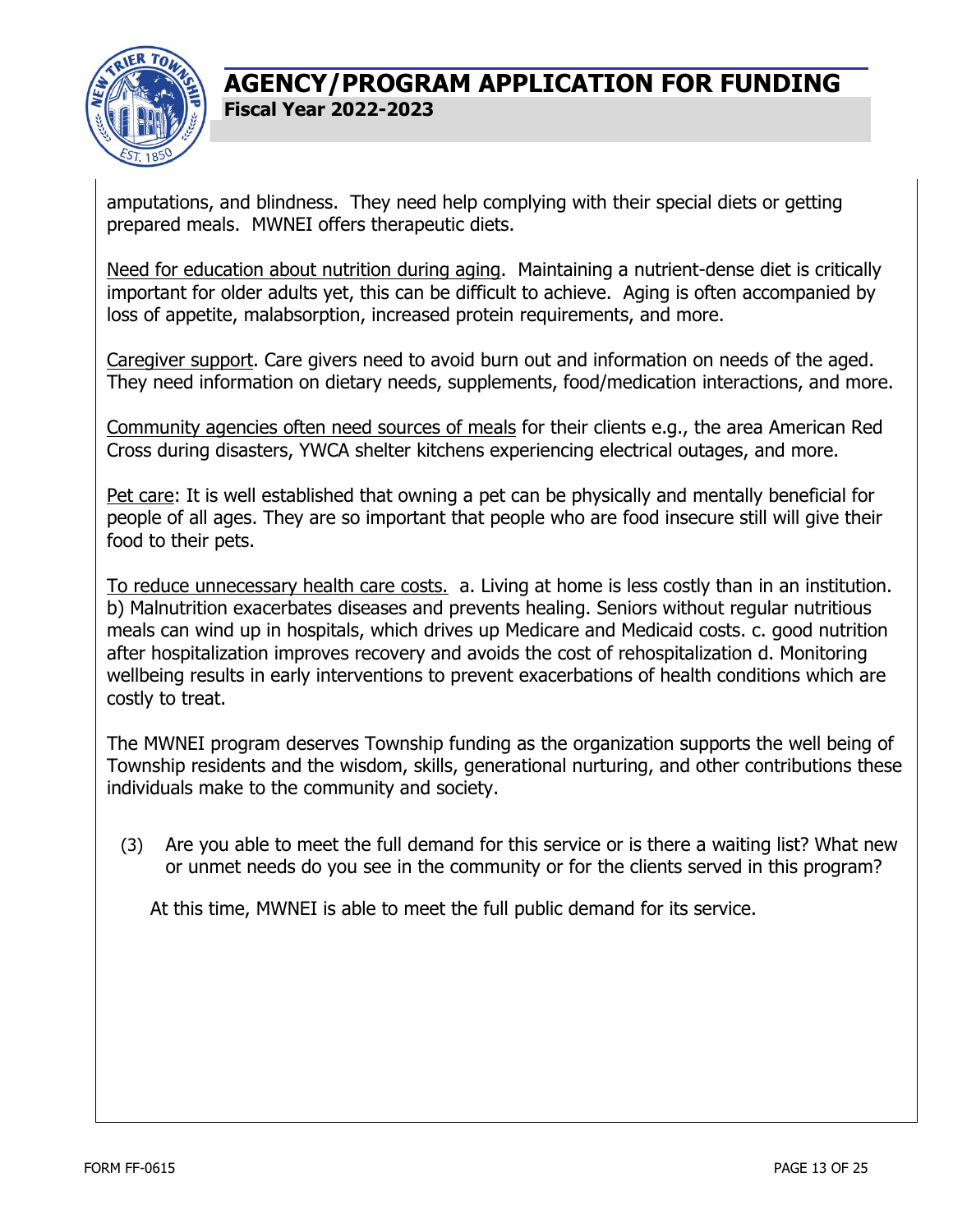

### **CAPACITY**

(4) Demonstrate that the program has the vision, personnel, and skills to successfully carry out the program and achieve its goals, objectives and performance measures. Summarize any major changes in staff or personnel.

### **Vision**

The elderly and persons with disabilities will receive sufficient support services to permit them to live independently in the community for as long as possible and able to contribute their wisdom and experience to their families and society.

#### **MWNEI's demonstrating success in fostering its vision and realizing its mission**

The success the MWNEI in achieving its mission has been amply demonstrated during the past. Its discipline, motivation, and its agility in responding to continuously changing circumstances allowed it to meet the onerous challenges unleashed by the COVID-19 crisis. MWNEI even expanded during the pandemic!

In order to continue to carry out its mission. it had to re-evaluate every move to find ways to stop the spread of COVID-19 and prevent it in clients. We also have responded to a flood of requests and pleas from individuals and community agencies for meals.

We have been able to quickly assimilate the influx of new clients many of whom are low income and need MWNEI subsides in order to pay for their meals. We have had to draw and redraw delivery routes in order to accommodate them.

Because of COVID-19, we were forced to depart from our decades-long practices and scheduled weekly (instead of daily) deliveries of frozen (instead of fresh) meals. To protect our clients, instead of face to face encounters with volunteers, contactless deliveries have been taking place. Volunteers who are older and at risk were furloughed and new volunteers stepped up but needed to be vetted and trained. Staff worked from home.

More remarkable is that in the face of these restrictions and in the very midst of the pandemic, MWNEI built, staffed, and delivered meals from its new self-managed Community Kitchen. The kitchen is serving individuals and other community agencies whose sources of meals for their clients have shut down. And it is delivering nutritious meals to newly discharged hospital patients from AMITA Health Saint Francis Hospital Evanston to promote recovery and reduces costly and distressing hospital readmissions. During this time, as well, MWNEI also has become a designated meals provider for disaster victims for the regional American Red Cross.

Due to increased efforts, MWNEI fundraising has become increasingly successful. With increased individual donations. Raising the \$500,000 cost for the kitchen buildout was completed. Funds for additional kitchen inventory and equipment continues to be vigorously pursued.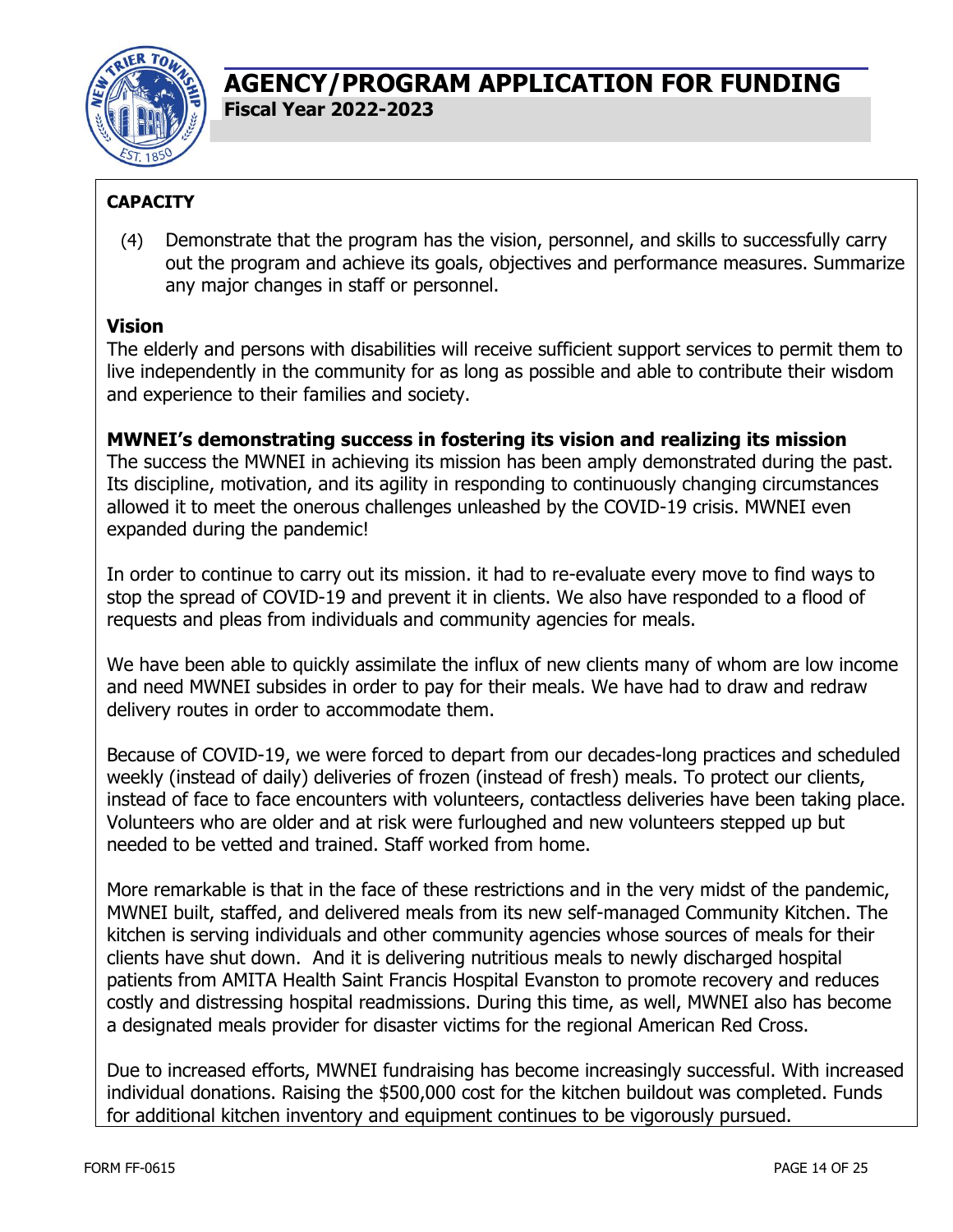

Without a pause during the past 53 years, Meals on Wheels Northeastern Illinois has been providing services to the homebound elderly and persons with disabilities in northeastern Illinois. And despite the formidable challenges due to the COVID-9 crisis, it continues to do so. No, it has become stronger in response to the demands.

#### **SERVICE STATISTICS/DEMOGRAPHICS**

(5) Who is being served by this program? Please provide a statistical breakdown of the number of clients served, the total units of service delivered, and costs per unit of service by filling in the chart below. Please state and define your unit of service for this program and why you chose it. To calculate cost per unit of service, divide the total number of units of service into the total budget for the program. (Suggestions for the appropriate unit of service are included in the proposal in the directions. For some programs you may wish to calculate cost per unit of service in more than one manner.)

(6a) Unit of service definition – one delivered meal

|  | (6b) SERVICE STATISTICS - Please indicate fiscal year dates for each column |  |  |  |
|--|-----------------------------------------------------------------------------|--|--|--|

| PLEASE INDICATE FISCAL<br>YEAR/DATES IN EACH COLUMN | Prior Year FY 2021 | Present Year FY 2022<br>partial | Proposed Year<br>FY 2022 |
|-----------------------------------------------------|--------------------|---------------------------------|--------------------------|
| Number of persons served<br>(unduplicated count)    | 422                | 166                             | 500                      |
| Number of units of service                          | 53,089             | 8,801                           | 100,000                  |
| Cost per unit of service                            | \$26.19            | \$27.11                         | \$20                     |

(6) What are the demographics of New Trier clients served in the prior year? (breakdown by community).

Wilmette: 16 clients Monthly Income: \$700-780 (3) \$1,000 (2) \$1,900-2,000 (2) \$3,900 (1) 8 unknown Race: 12 White, 4 unknown Ages: 102 (1), 90s (3), 80s (4), 70s (5), 60s (2), 50s (1)

Winnetka: 3 clients Monthly Income: 3 unknown Race: 3 White Ages: 76, 83, 94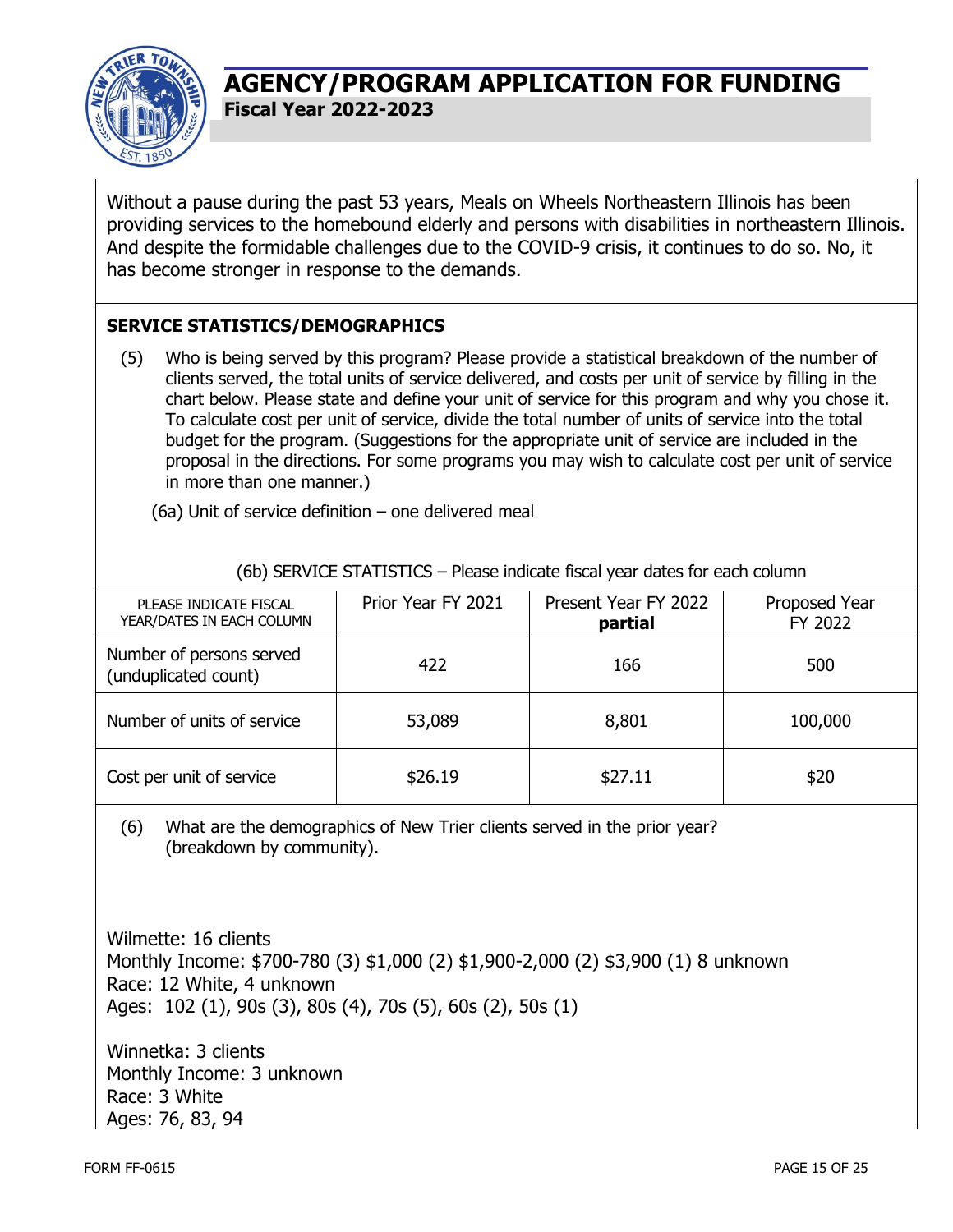

| Kenilworth: 2 clients<br>Monthly Income: \$5,000, unknown<br>Race: 1 White, 1 unknown<br>Ages: 82, 77 |
|-------------------------------------------------------------------------------------------------------|
| Glencoe: 1 client<br>Monthly Income: unknown<br>Race: unknown<br>Ages: unknown                        |
| Total from New Trier Township (unduplicated).<br>(7)<br>22                                            |
| New Trier Township clients are what % of total?<br>(8)<br>5                                           |
| Units of Service to New Trier clients.<br>(9)<br>3,305                                                |
|                                                                                                       |
| (10) Units of Service to NTT clients are what % of total<br>6                                         |
| (11) New Trier clients age breakdown<br>2 under age 65<br>19 over 65<br>1 Unknown                     |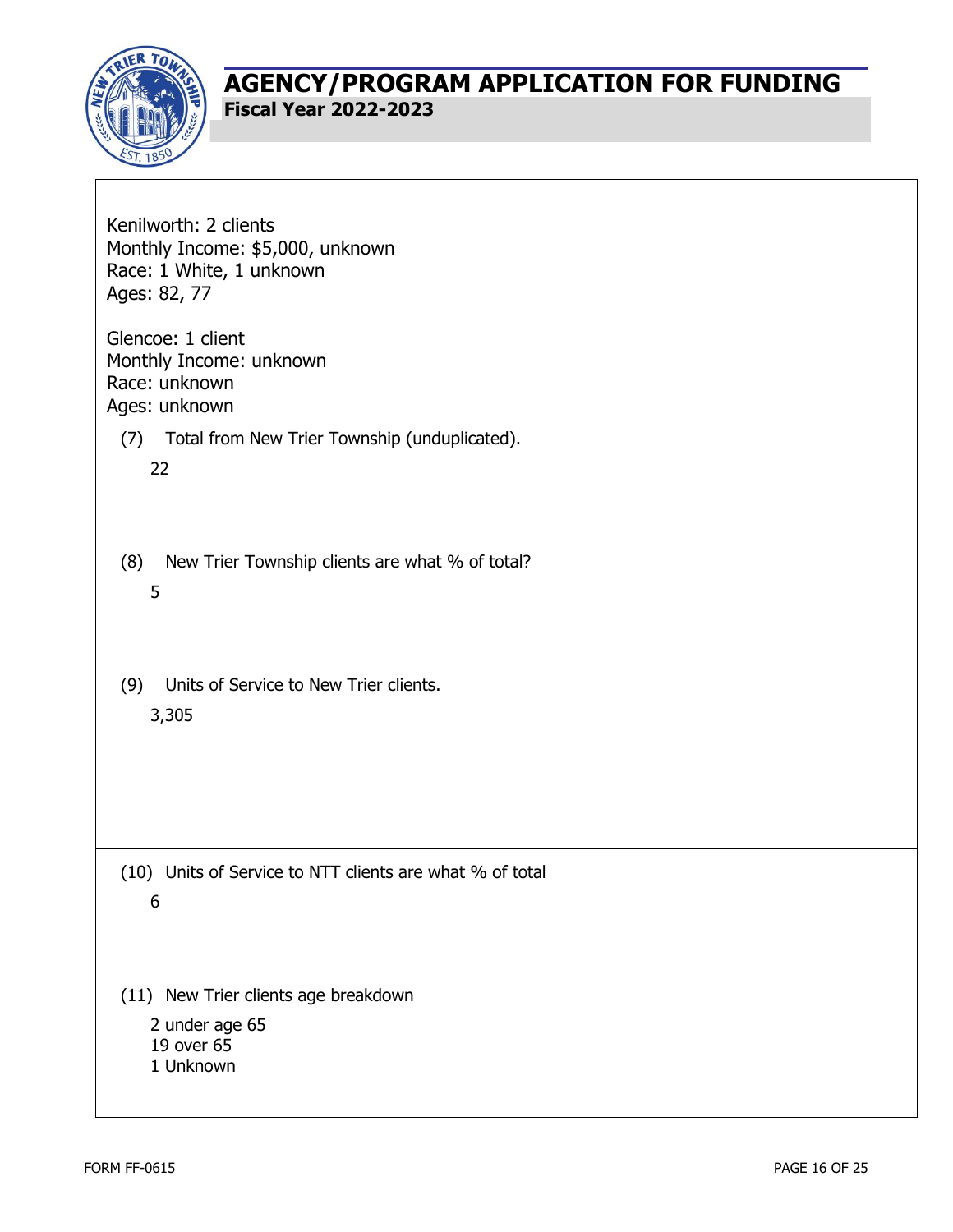

#### **OUTCOMES/EVALUATION**

(12) What outcomes did you achieve for your clients in the prior year? Results should be clientoutcome based, specify a target level of achievement, the measurement tool that was used, the rationale for setting the target at a certain level, and a timeframe for accomplishment. Detail any changes made in the program as a result of these outcome results.

Goal 1: To provide nutritional support for the elderly and persons with disabilities who wish to age in place for as long as possible.

Outcome: Prior year outcomes/results achieved the target level: 97% of clients receiving regular MWNEI deliveries continued to live in the community.

MEASUREMENT tool: A review of the agency's "stop" report, shows the number of clients who have not moved to nursing homes or other institutions.

RATIONALE for setting the target: MWNEI history and a national benchmark guided the setting of the target. Regularly, more than 95% of MWNEI clients continue to live in the community. Nationally, 92% of recipients of home delivered meals report that home delivered meals enabled them to continue to live at home. (www.agidnet.org/CustomTables/NPS/Data/) TIMEFRAME for accomplishments: MWNEI Fiscal year 2021

CHANGES made in the program as a result of outcomes: a. MWNEI's new kitchen is improving meal quality, taste, and appearance. MWNEI connections of clients with support services will gain momentum now that Covid-19 restrictions are being relaxed. b. Continued refinements of MWNEI operations contribute to the success.

Goal 2: To provide therapeutic meals that will help clients maintain or improve their health. OUTCOME: Last year: 90% of MWNEI's clients receiving therapeutic meals reported that the meals helped them comply with their diets/and or improve their health. MEASUREMENT tool: Client reporting

RATIONALE for setting the target: MWNEI historic outcomes are the basis for this number. TIMEFRAME for accomplishments: MWNEI fiscal year 2021

CHANGES made in the program as a result of outcomes: All meals produced by the MWNEI kitchen are cardiac-friendly, diabetic-friendly, and low sodium. For this reason, many of those diets are no longer tracked. In the future we will ask all clients if they feel the meals have helped maintain or improve health.

Goal 3: "To prevent harmful effects of social isolation" see #5 which is combined with #3

Goal 4: To provide affordable meals.

OUTCOME: In FY 2021, MWNEI provided subsidies to roughly 80% of clients – far more than the target 60% of its clients to help them pay for their meals. Target reached.

MEASUREMENT tool: Client subsidy analyses to determine the numbers, percentages, and trends in MWNEI subsidization.

RATIONALE for setting the target: The target has been based on the actual numbers and on trends.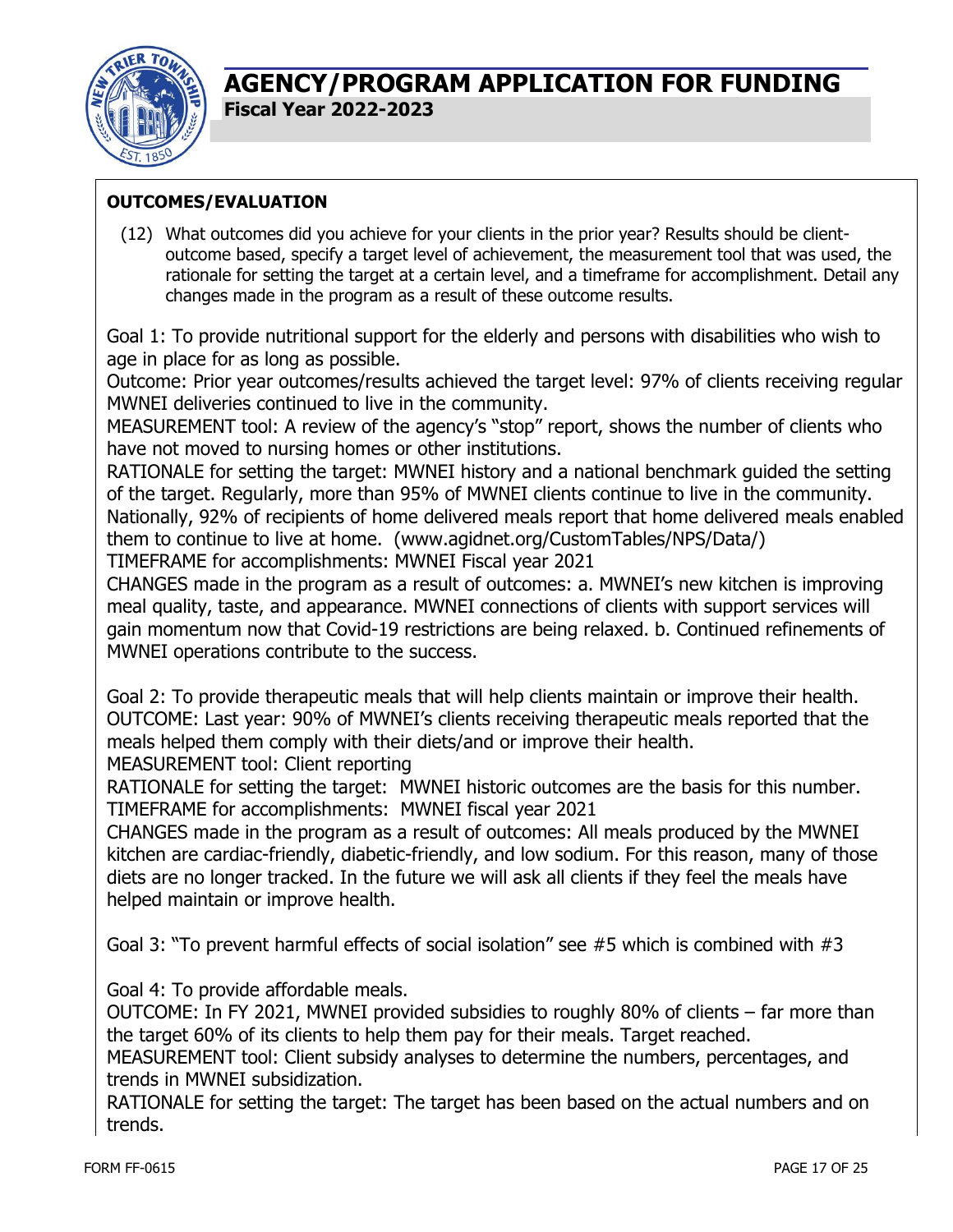

TIMEFRAME for accomplishments: MWNEI FY 2021

CHANGES made in the program as a result of the outcomes. The percent of clients requiring subsidies rose to 80%.

Goal 5 To link clients with services that meet their needs for support services.

OUTCOME: Last year, the targeted 95% of clients with an identified need were offered referrals to community resources

MEASUREMENT tool: ServTracker data on referrals and on anecdotal reports from staff RATIONALE for setting the target: Client responses as reported in ServTracker. TIMEFRAME: MWNEI FY 2021

CHANGES in program: Covid-19 prevented full implementation of the program but it is beginning to gain ground.

Goal 6: MWNEI services will promote healthcare cost savings

OUTCOME: Newly discharged patients from AMITA Saint Francis Hospital who are receiving MWNEI services will show 10% fewer (costly) rehospitalizations. The numbers of patients so far have been too low to generate valid results

MEASUREMENT tool: AMITA Saint Francis Hospital will track the number of readmissions RATIONALE: Evidence is that18 percent of Medicare hospitalizations result in readmissions within 30 days of discharge and that nutrition support leads to cost savings from fewer emergency room visits, reduced re-hospitalizations, and premature transfer to costly care facilities. (https://www.aging.senate.gov/imo/media/doc/SCA\_Berkowitz\_7\_12\_17.pdf)

TIMEFRAME: MWNEI FY 21 CHANGE: No change

(13) What results are you committed to achieving in the present year? (If outcomes are the same as above, simply state that we hope to improve upon the past year's results)

We hope to improve upon the past year's results.

(14) Are there any other program effectiveness/evaluation measures you think are important, such as customer/client satisfaction surveys, quality of service measures, or other indicators? Please describe.

We use evaluation measures as appropriate to the activity being measured, and we are open to using others when practical, e.g., Likert surveys. ServTracker has been a valuable measurement tool especially when Covid-19 restrictions limited client feedback. It tracks individuals' status.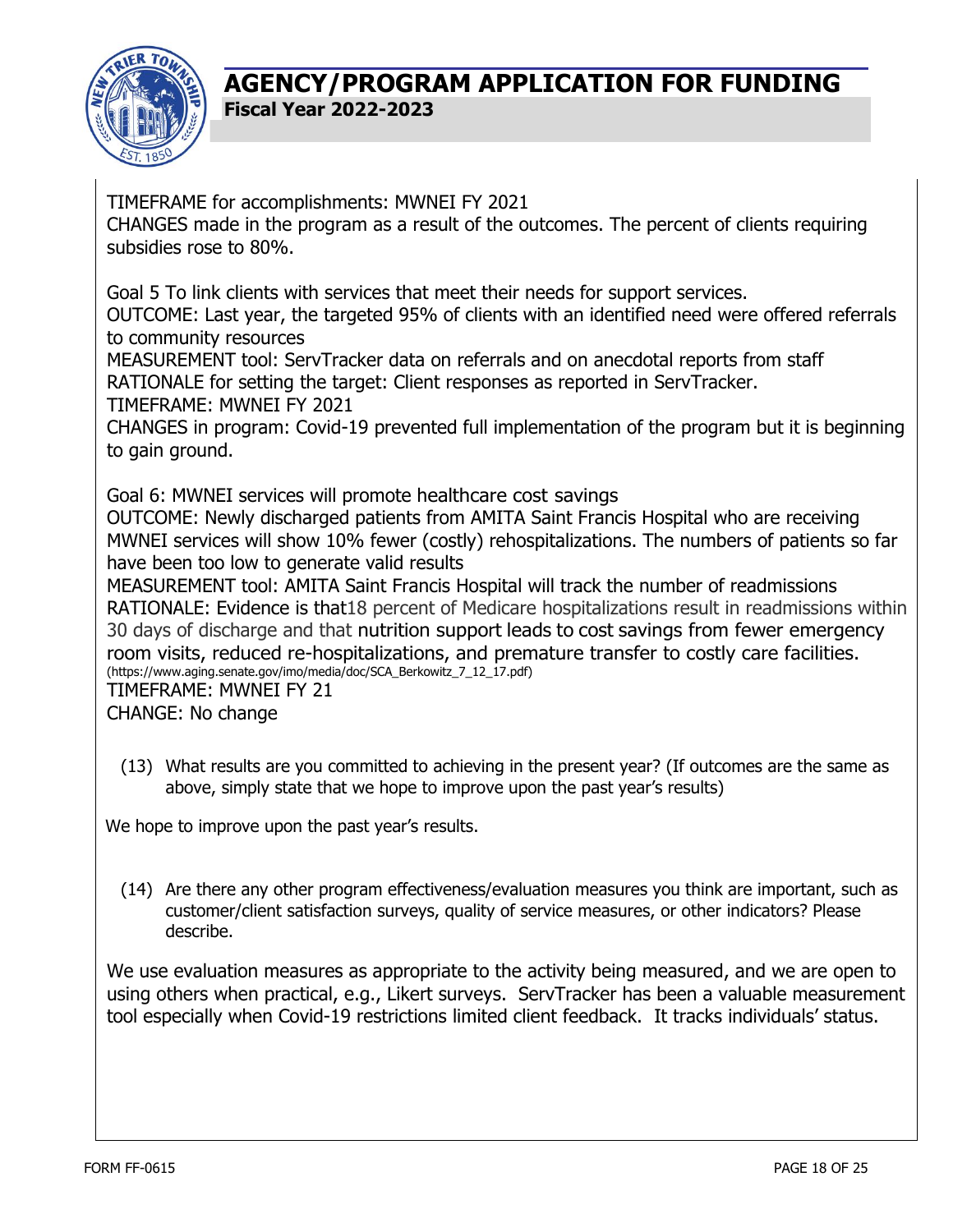

### **CHANGES/CHALLENGES**

#### Challenge: Covid-19.

Because of the pandemic, MWNEI faced challenges that could have become unbeatable obstacles to its continued operations: MWNEI's received a skyrocketing number of persons requesting meals, food sources were scarce and unpredictable due to supply chain quirks; meal delivery schedules had to be drastically adjusted. Volunteers who were at high risk, were sidelined, new ones needed to be vetted and trained. At the same time, MWNEI was in the process of building its community kitchen, and it completed the project, yes, during the pandemic!

Response: New methods were adopted for integrating a soaring number of new clients quickly into our system and for delivering their meals to those in immediate need. Special overflow routes were mapped out while the paperwork was being processed. New volunteers were trained. Covid-19 restrictions were adopted. MWNEI staff learned to be agile, tolerate changes followed by more changes. In the face of disruptions to the regular order, staff morale was sustained.

Anticipated challenge: If threats of Covid-19 continue, we are in a better position to handle those issues.

Challenge: To integrate social services with meal deliveries. COVID prevented the full implementation of this expanding program. The program asks volunteers to observe clients during deliveries for changes in status and to record clients' conditions. But social distancing prevented volunteers from implementing the key element of the project.

Response: To compensate for limited client contact, seasoned volunteers phoned clients to help them feel safe and to identify emergency needs e.g., Covid-19 vaccinations. MWNEI arranged for clients who wanted them to receive

vaccinations. As the pandemic subsides, volunteer-client relationships are resuming.

Anticipated challenge: As a result of the growing population of older persons with complex needs, MWNEI will be called upon to serve a rising number of clients.

Challenge: To raise public awareness of MWNEI's services in order to gain the support and participation of potential clients, volunteers, sponsors, donors, community partners, and others. More individuals then will be served; more revenue needs to be generated.

Response: MWNEI is strengthening its marketing/communications activities.

Anticipated challenge: To build greater organizational marketing capacity and carry out additional marketing activities such as direct mail, regular updating of the MWNEI website; social media, publicity, etc. to communicate to the public about MWNEI's extended services i.e., wellness check-ups, links with social services, free pet food.

Challenge: The enduring challenge is to raise funds, especially to cover subsidies for persons who cannot afford to pay for their meals. Forty years ago, more than two-thirds of MWNIE's clients paid full fare. Over the years, MWNEI's client subsidization grew to 60%. As a result of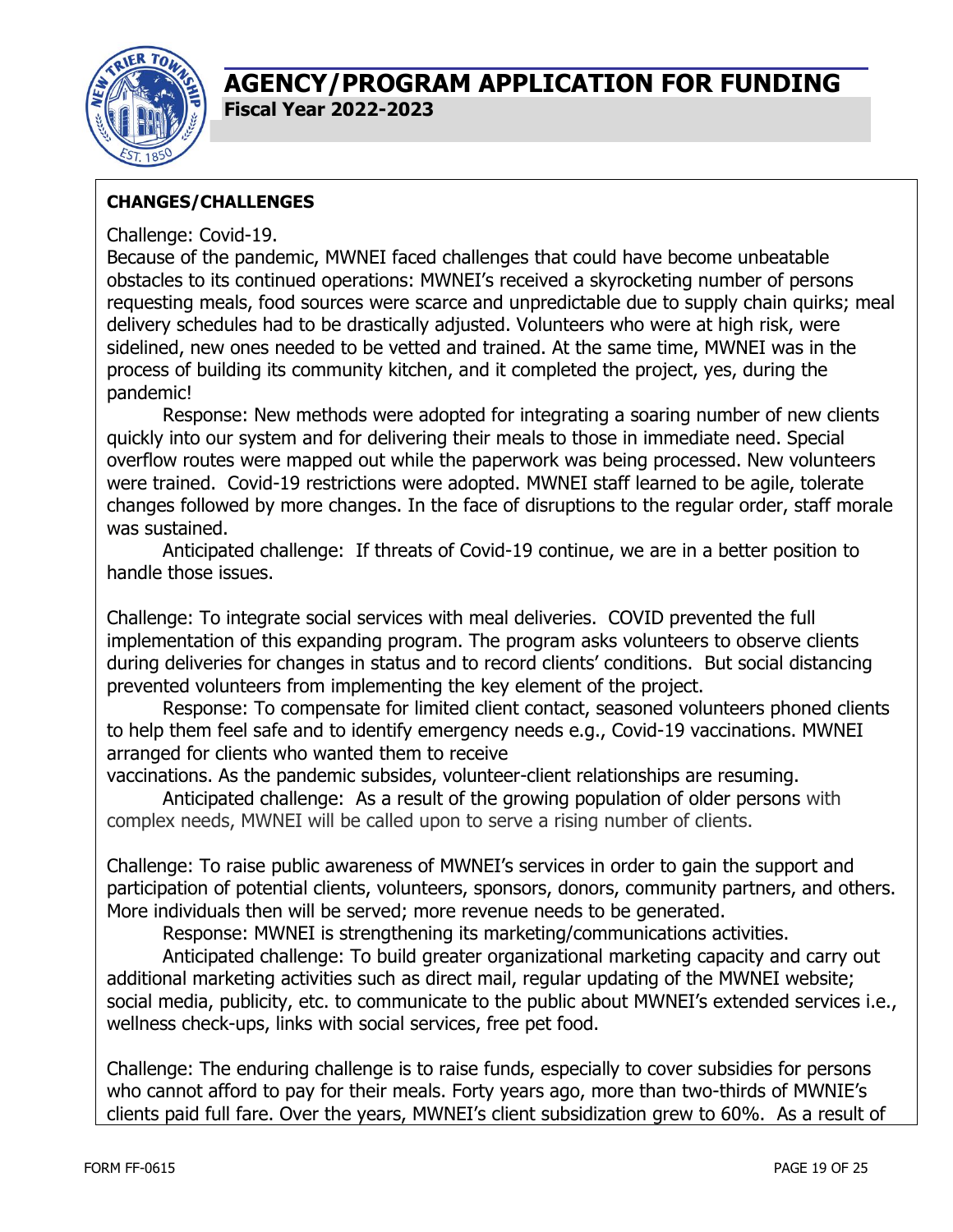

the pandemic, it has risen to 80%. Funds for subsidies for low-income persons who need help paying for their food are being depleted.

Response: Creative and persistent searching for funds was necessary and bore fruit. Special grants were offered to agencies to address Covid-19 issues.

Anticipated challenges/changes in current year: The challenge to raise sufficient funds faces all not-for-profit organizations.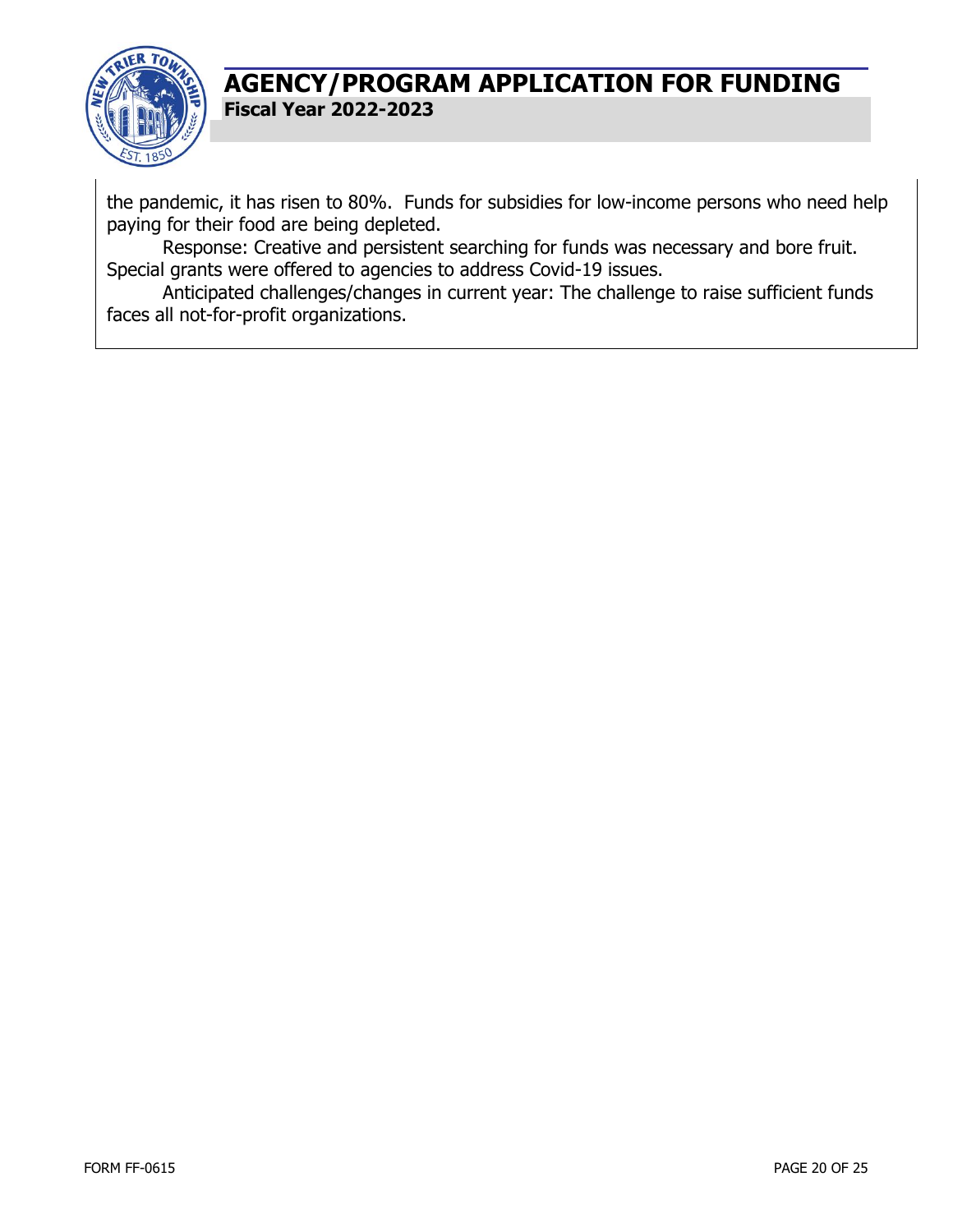

#### **RECOMMENDATION RESPONSES**

(15) How did you respond to the recommendations made by New Trier Township, if any? Please describe in detail. (These are contained in the funding letter you received in June).

Recommendation: "… the Township would urge you to examine your fee scale and implement one in which the top end fee supports or nearly supports the costs of the meals and maximizes revenue while ensuring that low-income clients have adequate access to your services...."

Response: We have, indeed raised meal fees so that the top end nearly supports the food and packaging costs. However, we still work to enroll more clients who pay full fare so that subsidies can be eased.

Recommendation: "The Township hopes to see the overall number of Township clients increase this year."

Response: We are attempting to achieve just that. We have been increasing our marketing/communications activities to raise awareness among potential clients and their families about how MWNEI can serve them. We have been engaging in more direct mail, better use of social media, more publicity, and the like to reach more target markets. It takes time to persuade skeptical residents that our kitchen's exceptional meals are unlike the typical Meals on Wheels product.

**RESOURCES/BUDGET**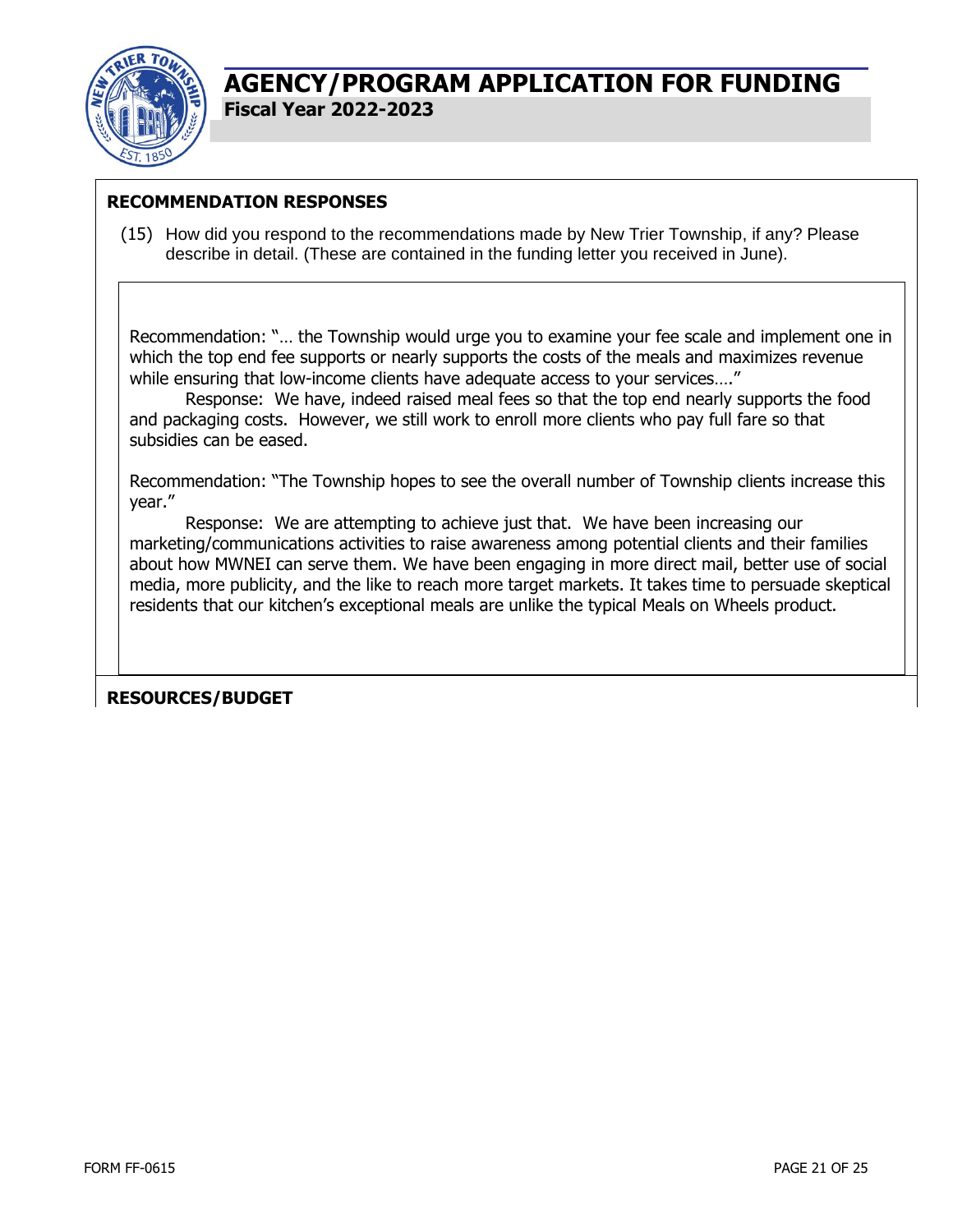

(1) What non-financial resources are required to deliver this service? Specify staffing/volunteer requirements, budgetary needs and other resources, inputs, and/or community partners that are needed for this program. If the Township is unable to fund this program at the desired level, what will the impact be on services? Describe how your program will or will not continue without investment by the Township. Complete the attached budget forms. Were any cost reduction measures implemented in the prior year? If there is a sliding fee scale for this program, please attach it and indicate how many clients paid each fee level.

### **Required on-finance resources Staffing**

MWNEI is staffed with 6 full time employees. Bookkeeping services are contracted out. The full time Executive Director is responsible for supervising daily operations and planning. Her tasks also include developing relationships with referral sources, potential donors, and other community organizations. She also handles the bulk of the marketing assignments in additional to her many other management responsibilities.

#### **Volunteers:**

Currently about 800 volunteers work shifts throughout the day. At 8 a.m., a volunteer crew arrives to pack meals for delivery while another assists with food preparation. At 10 a.m., drivers begin delivering to our 23 service locations, including one driver each day who drives the MWNEI van to drop spots throughout the delivery area. A separate group of volunteers make phone calls to clients to ensure that social distancing doesn't mean isolation. Another group volunteers for the afternoon food prep shift. Volunteers also help provide administrative support such as phone calls, mailings, gardening, card making, and the like.

Some volunteers serve once a week or once a month, others only on weekends, still others are on standby. Each driver needs a valid driver's license and auto insurance; and must be at least 18 years old. All volunteers must also clear a background check.

Due to the pandemic, a number of older volunteers needed to take a pause. Because many individuals in the area were working from home, they had time to volunteer. To our surprise, they stepped up to volunteer, and fill the vacancies.

### **Budgetary needs**

Additional funds will need to be raised. But the increase in the total number of persons served should bring our cost per unit into a more favorable range.

#### **Is there a sliding fee scale?**

Our sliding scale fee is based on 12% of the client's daily income. In cases of severe hardship, some individuals pay even less than is indicated.

#### **How many clients paid at each fee level?**

Using this guideline, we subsidized 75% of our clients last year at individualized rates.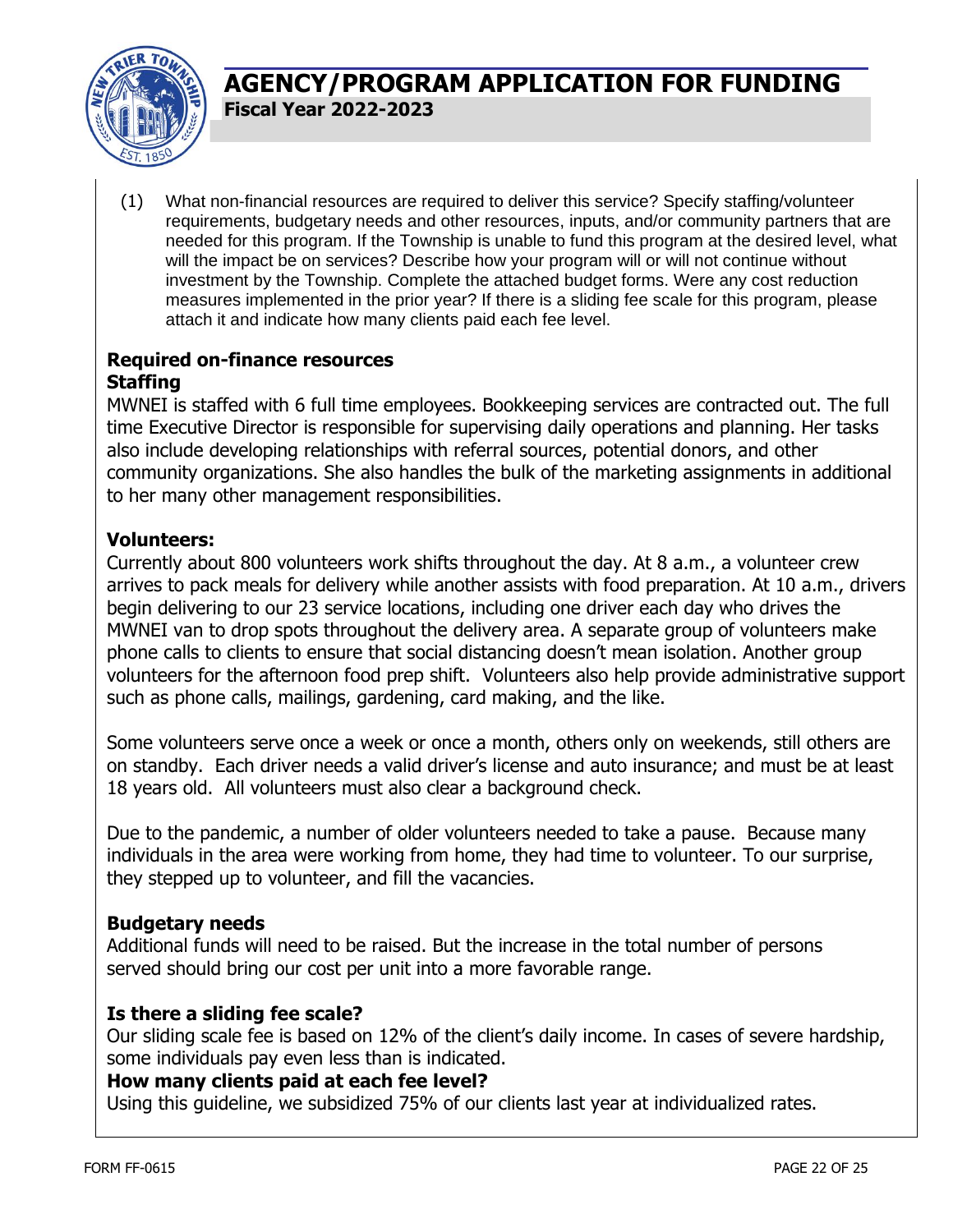

### **If not funded**

If the Township is unable to fund the program at the desired level, MWNEI will struggle with our already lean operations.

#### **Cost reduction measures**

MWNEI has always been very frugal and relies on low cost, high value volunteers to make the program affordable to implement. Food costs have been very high throughout the pandemic, which has presented many challenges.

iPads are being used much less for our client needs tracking and referral program as volunteers are opting to use the app on their phones instead. It is saving MWNEI a considerable amount of money in AT&T payments and has allowed the sale of many of the iPads.

With additional targeted marketing, we expect increasing revenues from additional clients paying the full fee. As the food prepared in the MWNEI kitchen more closely restaurant fare but is far less costly, we believe we will reach populations that had not considered Meals on Wheels fare in the past.

(2) If your program or agency budget request represents an increase from last year, please explain the reason for the change and what the increase will be used for. N/A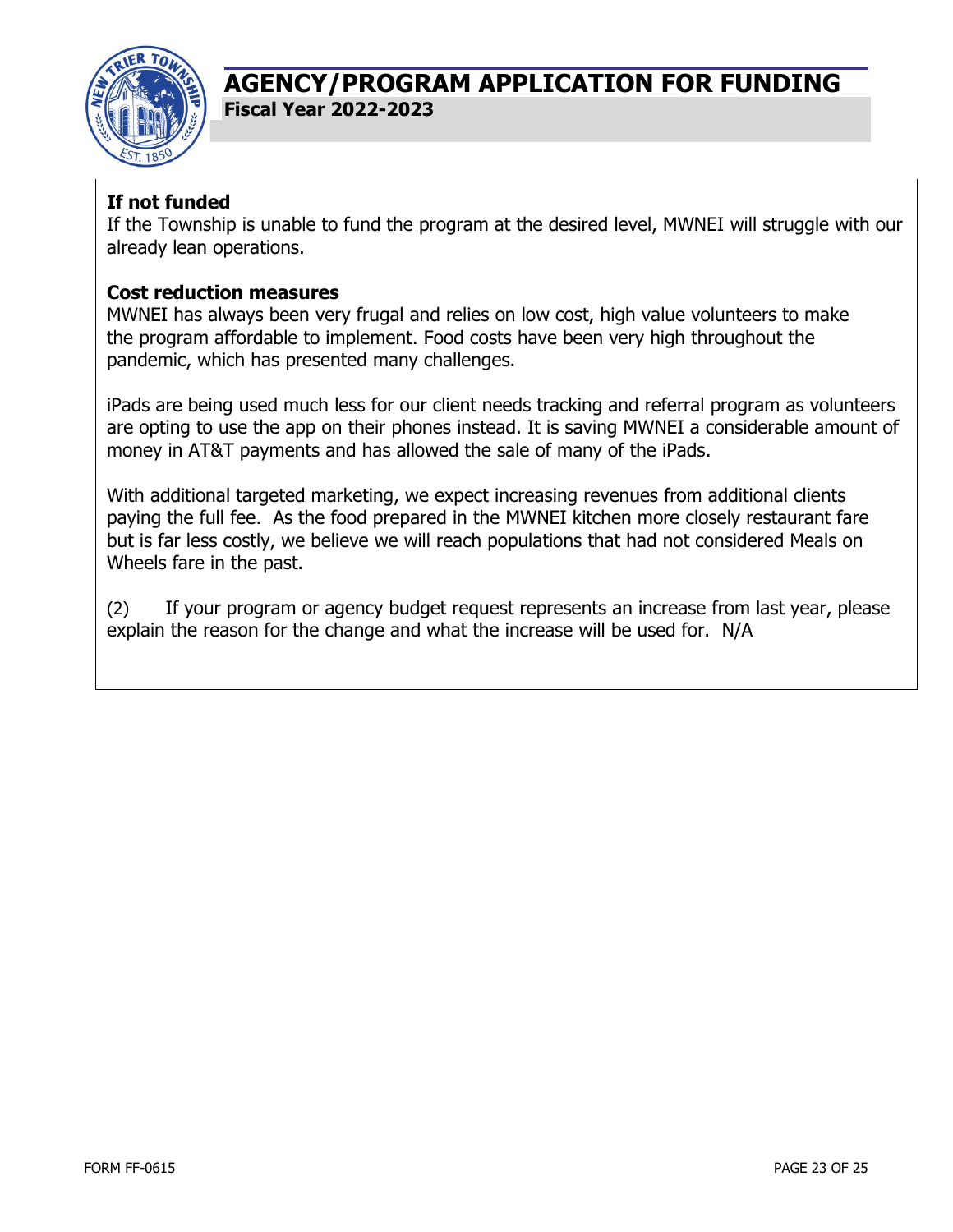

# **AGENCY/PROGRAM APPLICATION FOR FUNDING**

**Fiscal Year 2022-2023**

| $\sim$ $\sim$ $\sim$<br><b>NEW TRIER TOWNSHIP</b>                           |             |                                    |             |                                           |
|-----------------------------------------------------------------------------|-------------|------------------------------------|-------------|-------------------------------------------|
| <b>ANNUAL FUNDING REQUEST FORM</b>                                          |             |                                    |             |                                           |
|                                                                             |             | 2022-2023 TOTAL AGENCY BUDGET FORM |             |                                           |
| <b>AGENCY NAME: Meals at Home dba Meals on Wheels NE</b><br><b>Illinois</b> |             |                                    |             |                                           |
| Indicate year in each column                                                |             |                                    |             |                                           |
|                                                                             | 2020-2021   | 2021-2022                          | 2022-2023   |                                           |
|                                                                             | <b>YEAR</b> | <b>YEAR</b>                        | <b>YEAR</b> |                                           |
| <b>AGENCY REVENUES</b>                                                      |             |                                    |             |                                           |
| <b>New Trier Township</b>                                                   | 25,000      | 25,000                             | 25,000      |                                           |
| <b>Federal Government</b>                                                   | 0           | 0                                  | 0           |                                           |
| <b>State Government</b>                                                     | $\Omega$    | $\Omega$                           | $\Omega$    |                                           |
|                                                                             |             |                                    |             | <b>CDBG</b><br>funding<br>from City<br>of |
| Local Government/Townships                                                  | 9,883       | 30000                              | 30000       | Evanston                                  |
| <b>Client Fees</b>                                                          | 157,364     | 350,378                            | 400,000     |                                           |
| Grants: Foundations, Corporate, Religious                                   | 269,373     | 433500                             | 500,000     |                                           |
| <b>Individual Contributions</b>                                             | 430,477     | 485,000                            | 500,000     |                                           |
| <b>Special Events</b>                                                       | 76,735      | 0                                  | $\mathbf 0$ | included<br>above                         |
| <b>United Way</b>                                                           | 0           | 0                                  | $\Omega$    |                                           |
| <b>Sales</b>                                                                | $\Omega$    | 18,000                             | 50,000      |                                           |
| Other Revenues including in-kind                                            | 473,576     | 500,000                            | 500,000     |                                           |
|                                                                             |             |                                    |             |                                           |
| <b>TOTAL REVENUES</b>                                                       | 1,442,408   | 1,841,878                          | 2,005,000   |                                           |
| <b>AGENCY EXPENDITURES</b>                                                  |             |                                    |             |                                           |
| Program Staff Salaries, Benefits, Taxes                                     | 272,766     | 367,000                            | 400,000     |                                           |
| Administrative Staff Salaries, Benefits, Taxes                              | 38,128      | 78,000                             | 100,000     |                                           |
| Fundraising Staff Salaries, Benefits, Taxes                                 | 50,857      | 98,800                             | 100,000     |                                           |
| <b>Professional Fees/Contractual Services</b>                               | 56,125      | 30,000                             | 30,000      |                                           |
| <b>General Operating Expenses</b>                                           | 236470      | 196,817                            | 200000      | includes<br>COGS                          |